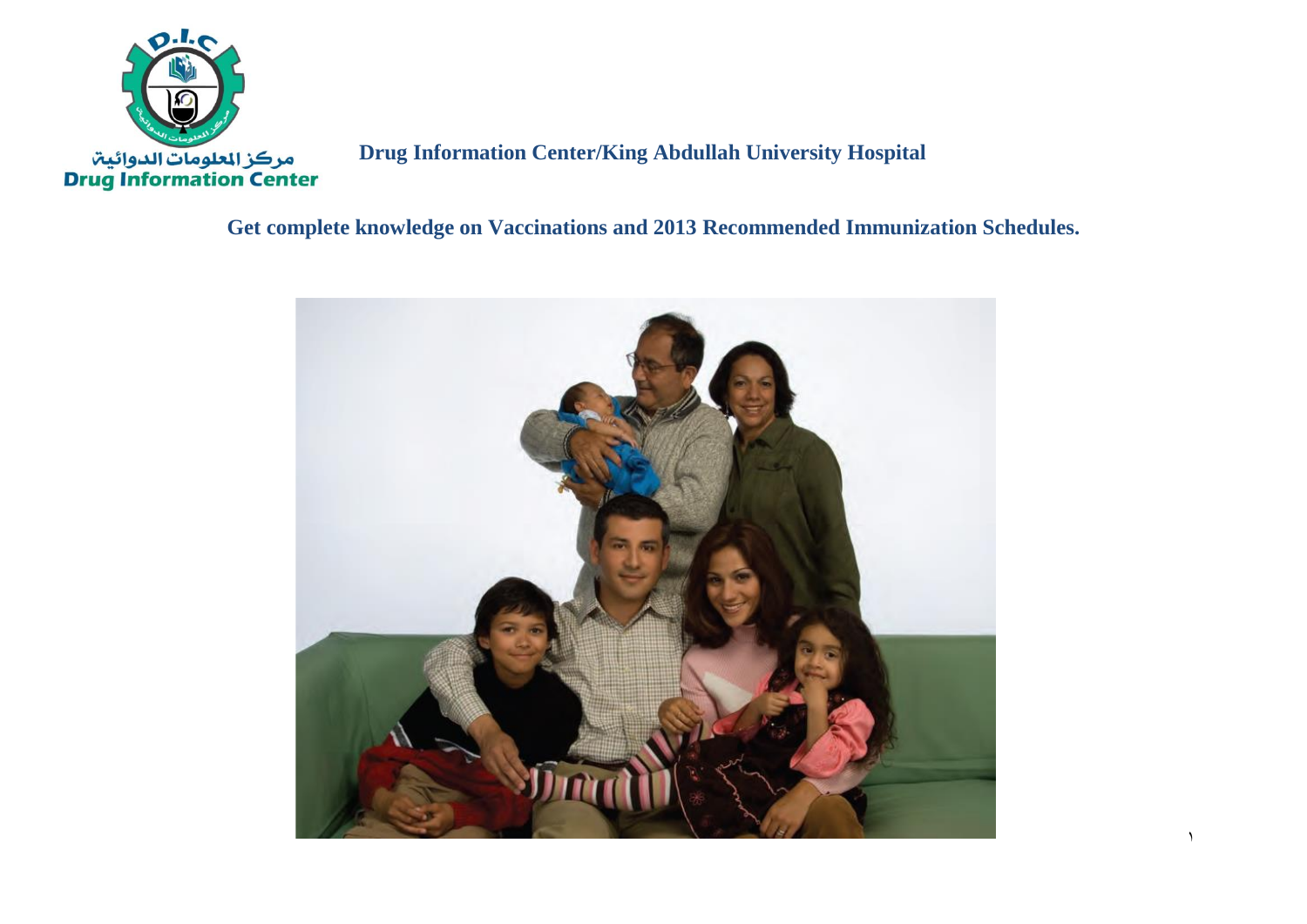### **What are vaccines?**

The immune system protects the body against illness and infection. When a person's immune system recognizes a foreign organism (bacterium, virus), it responds by creating proteins called antibodies. Antibodies fight the infection and help the person to recover.

Antibodies also work to prevent a person from becoming ill in the future. The next time a person is exposed to the organism, the immune system recognizes it and rapidly produces the antibodies required to destroy the organism. This response protects the individual from developing the disease, ideally for life. For example, a person who had chickenpox as a child is unlikely to develop it again, even if he or she is in close contact with a person who is infected.

Vaccines work by stimulating the immune system to produce antibodies. However, unlike bacteria and viruses, vaccines do not cause the person to become ill in order to develop these antibodies. There are two main types of immunizations: active and passive.

**Active vaccines** — Active vaccines use a weakened form of the harmful bacteria or virus or components of the bacteria or virus to stimulate the immune system. Some active vaccines are called live vaccines because they are made from a weakened form of the bacterium or virus.

Some bacteria (eg, diphtheria, tetanus) cause illness because they produce a harmful substance in the body called toxins. Vaccines that help the immune system protect the body from toxins are called toxoids. Toxoids are made from weakened forms of the toxins of bacteria.

**Passive vaccines** — Passive vaccines provide temporary immunity with antibodies obtained from a large pool of donors; this preparation is known as immune serum globulin. Passive vaccines offer short-term protection to children or adults who have been exposed to a specific organism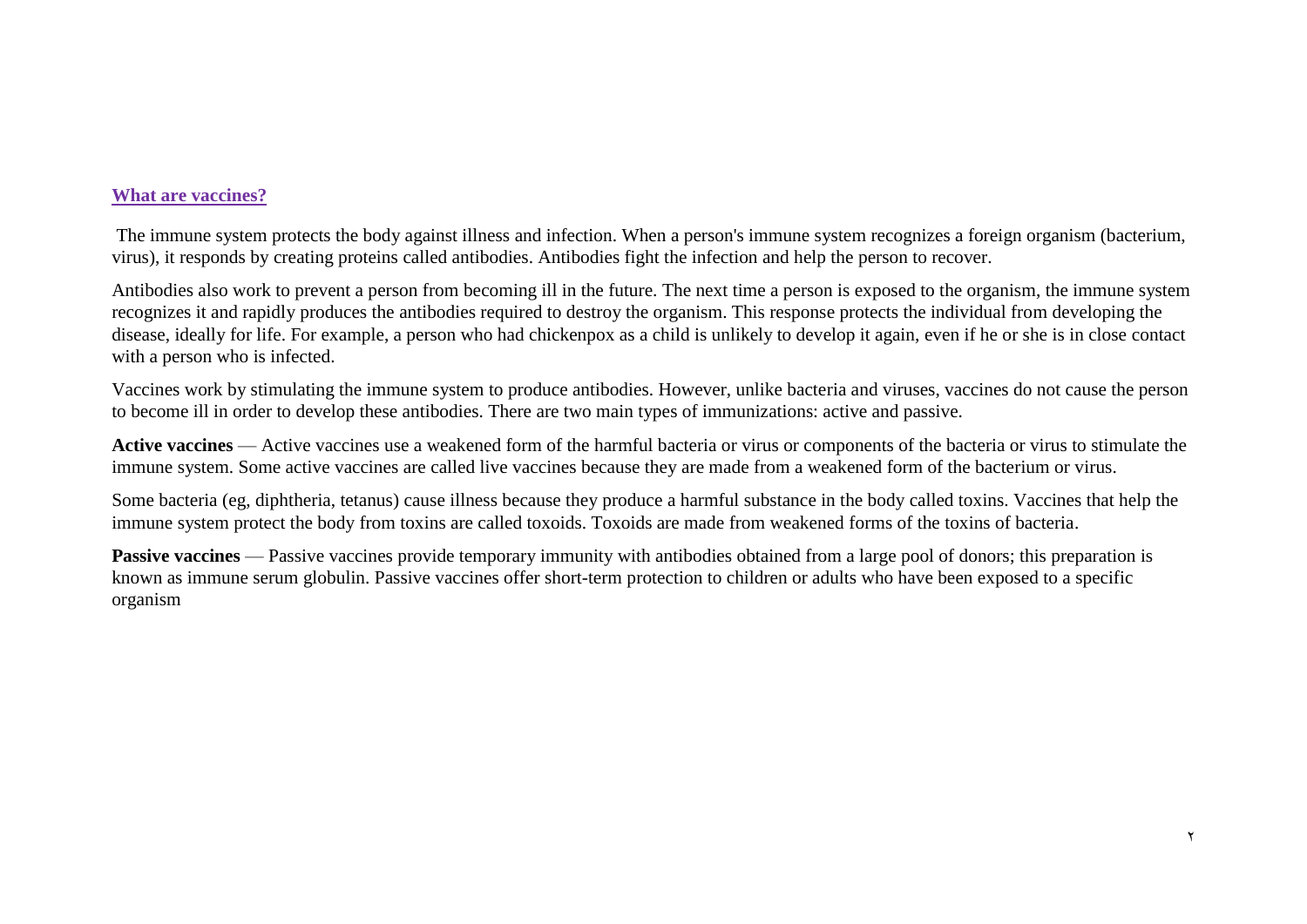**Reasons to avoid vaccination** — A particular vaccine may not be recommended for people with a serious allergic reaction to the following:

●Eggs or egg protein, since some vaccines are prepared with embryonic chicken eggs or cultures (eg, influenza vaccine, [yellow fever](http://www.uptodate.com/contents/yellow-fever-vaccine-patient-drug-information?source=see_link)  [vaccine\)](http://www.uptodate.com/contents/yellow-fever-vaccine-patient-drug-information?source=see_link). A mild allergy to eggs does **not** mean that the vaccine should be avoided.

- ●The antibiotic medications [neomycin](http://www.uptodate.com/contents/neomycin-patient-drug-information?source=see_link) or [streptomycin](http://www.uptodate.com/contents/streptomycin-patient-drug-information?source=see_link) (some vaccines contains trace amounts of neomycin)
- ●Gelatin
- ●A specific vaccine

In addition, live virus vaccines, including the measles, mumps, and rubella vaccine and the [varicella vaccine](http://www.uptodate.com/contents/varicella-virus-vaccine-patient-drug-information?source=see_link) are generally not recommended for the following groups:

●Those with a weakened immune system, since there is an increased risk of infection as a result of the vaccination

●Patients who have recently received a blood transfusion or immune serum globulin, which can delay the normal response to active vaccination. In this case, the vaccination should be delayed for one month.

●Women who are pregnant or considering becoming pregnant within the next 28 days, due to the potential risk of the vaccine to the developing fetus.

In some cases, there is an alternative vaccine that is not live that can be used. For example, the injectable form of the influenza vaccine is not live and is recommended for those who cannot receive live vaccines, such as pregnant women and those with a weakened immune system.

**Conditions that do not affect vaccination** — The following conditions do not require that a person delay or avoid vaccination:

- ●Current or recent mild illness, with or without low grade fever
- ●Current or recent antibiotic therapy

●Previous mild to moderate tenderness, redness, or swelling at the site of injection or fever less than 104.9 ºF (40.5ºC) after any previous vaccination

- ●A personal history of allergies, except those listed above
- ●A family history of adverse reactions to vaccines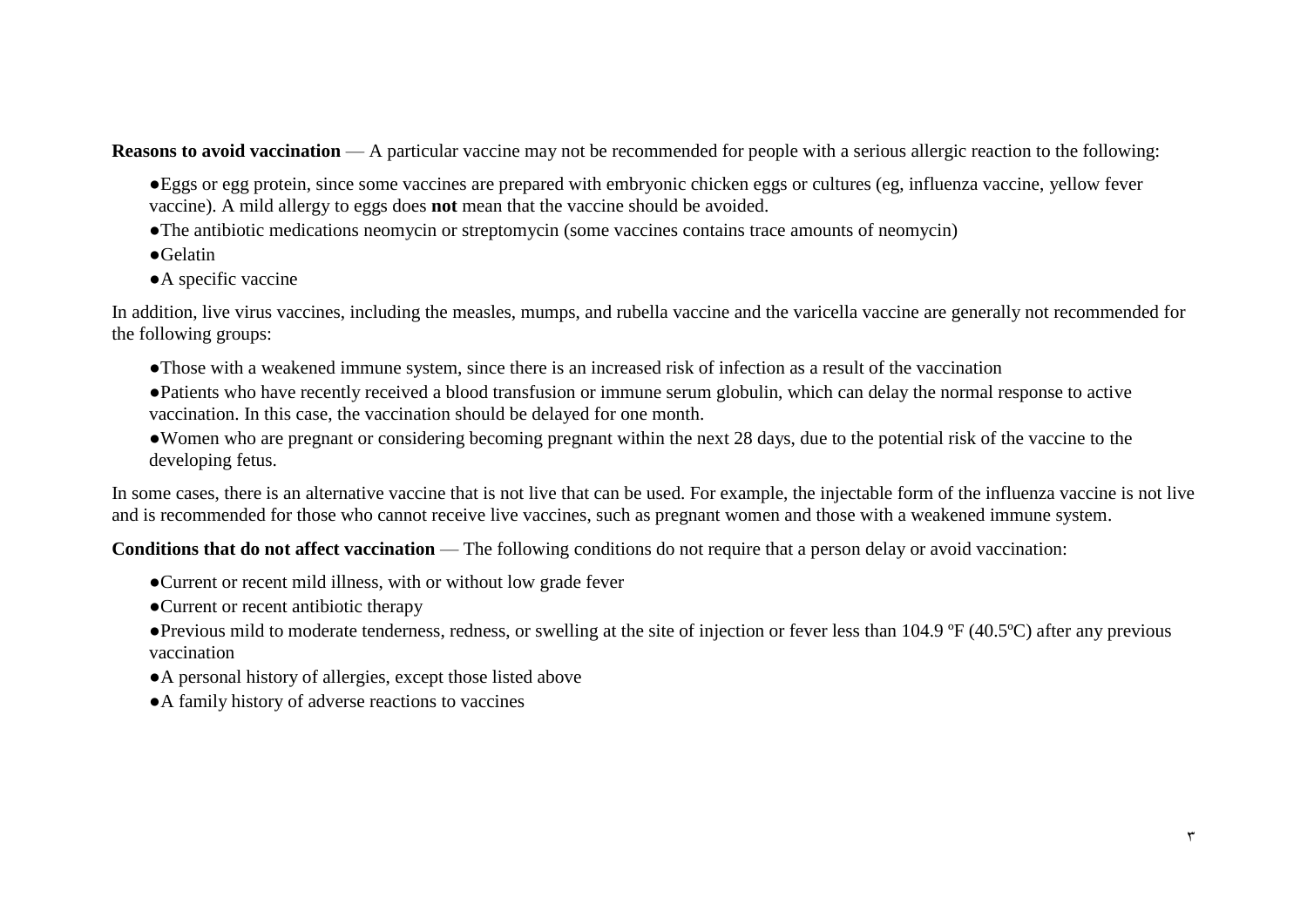### **IMMUNIZATIONS**:

**1- Pneumococcal** — Pneumonia is a serious lung infection that can be fatal, especially in elderly people, individuals with underlying medical conditions, and those with a weakened immune system. Pneumonia is usually caused by bacteria; the most common is Streptococcus pneumoniae, or pneumococcus. Pneumococcal pneumonia can develop as a complication of a respiratory tract viral infection such as influenza.

 **Dosage form:** IM injection. Usual dose: 0.5 ml.

#### **2- Tetanus, diphtheria, pertussis**

- Tetanus is a wound infection caused by a bacterial toxin. The bacterium resides in soil and the intestinal tracts of certain mammals and enters the body through a wound; it then multiplies and produces toxins that act on nerves controlling muscle activity.
- Diphtheria is a sudden illness caused by a bacterium that is usually transmitted via droplets coughed or sneezed into the air. The bacteria typically multiply in the throat and may release a toxin into the bloodstream, which can lead to damage of the brain and heart.
- Pertussis, or whooping cough, is an upper respiratory illness caused by a bacterium called Bordetella pertussis. The bacterium is spread easily and can cause serious illness, especially in infants and people with a weakened immune system.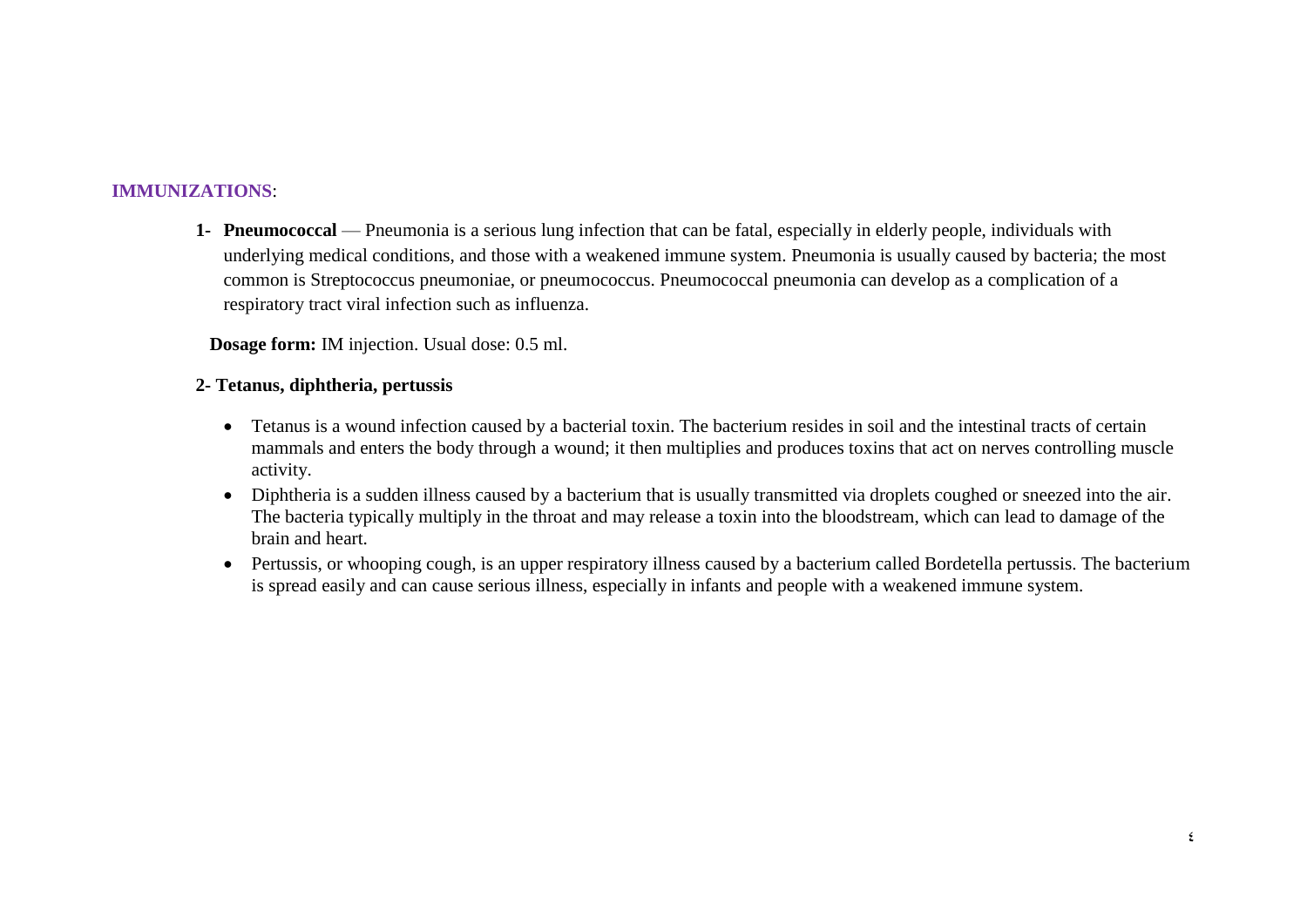**3- Influenza** — commonly known as flu, influenza is a highly contagious viral infection that occurs in outbreaks worldwide, usually in the winter season in the United States and other non-tropical regions. Serious complications can develop in people with influenza, including bacterial pneumonia.

**Dosage Form**: Injection (IM, SC,intradermal) . Usual Dose: 0.5 ml.

4- **Measles-mumps-rubella (MMR)** — Measles, mumps, and rubella are transmitted by infected patients who release airborne droplets while coughing or sneezing.

- Measles is a highly contagious viral illness of the respiratory tract that primarily affects children; it causes a distinctive rash, fever, and cough, and may result in complications, including infection of the middle ear and lungs.
- Mumps, an acute, usually mild viral infection of childhood, is primarily characterized by painful swelling of the salivary glands; however, complications may sometimes result, including inflammation of the protective membranes of the brain (meningitis) and, in males affected after puberty, swelling and tenderness of one or both testes (orchitis).
- Rubella, also known as German measles, is typically a mild viral infection characterized by fever, swelling of the lymph nodes, and rash; however, it can cause severe birth defects (congenital rubella syndrome) if the mother is affected during early pregnancy.

**Dosage form**: Injection/SC, **usual dose**: 0.5 ml.

5- **Varicella (chickenpox)** — Chickenpox is a highly contagious viral illness caused by infection with the varicella zoster virus (VZV). The disease causes fever, sore throat, and a distinctive, itchy, blistering rash that later forms scabs. The virus is transmitted by airborne droplets or direct contact with the skin rash. **Dosage Form : Injection/SC**

6- **Herpes zoster (shingles)** — Herpes zoster is caused by reactivation of the varicella-zoster virus, the same virus that causes chickenpox. After an episode of chickenpox, the virus lingers in cells of the nervous system, where it can reside quietly for decades. Herpes zoster can occur in individuals of all ages, but it is uncommon in children, adolescents, and young adults. It is much more common in adults aged 50 years and older and in those whose immune system has been weakened**. Dosage form**: Injection/SC.

7- **Hepatitis B** — Inflammation of the liver (hepatitis) is caused by infection with certain viruses, including hepatitis B virus (HBV). Although the infection often resolves or is asymptomatic (does not cause symptoms), HBV can result in chronic infection that can lead to progressive liver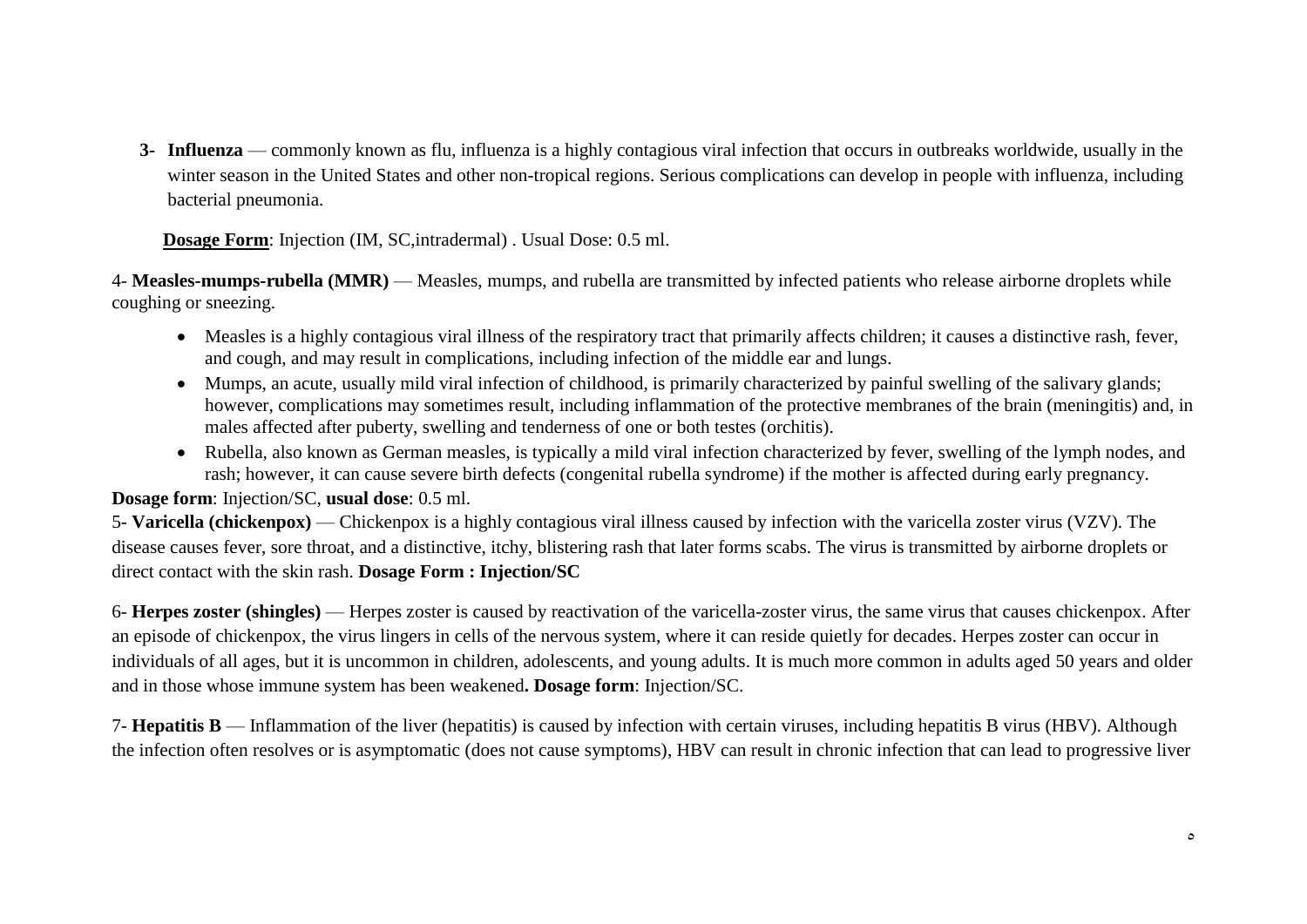scarring (cirrhosis) or liver cancer. HBV is transmitted by contact with an infected individual's body fluids, such as during unprotected sexual intercourse, the sharing of contaminated needles during injection drug use, or contact with contaminated blood or blood products. HBV can also be transmitted from a pregnant woman to her baby .**Dosage form** : Injection /IM

8- **Hepatitis A** — Hepatitis due to infection with the hepatitis A virus (HAV) is one of the most common viral infections in children and adolescents in the United States. HAV infection often causes few or no symptoms in children. By contrast, infection in adults can vary in severity from a mild flu-like illness to rapidly progressive, severe hepatitis. Vaccinating children can help to protect adult caregivers from a potentially serious illness .**Dosage Form:** Injection IM.

9- **Meningococcal** — Neisseria meningitidis is a bacterium that causes serious illnesses, including bacterial meningitis. The bacteria lives on surfaces of the nose and pharynx (wind pipe) and is transmitted from person to person by direct contact with respiratory secretions. Although meningococcal disease is easily treated in most people, 10 to 14 percent of people die from the infection. **Dosage Form:** Injection/IM**.**

10- **Human papillomavirus (HPV)** — Human papillomavirus (HPV) causes more than 99 percent of cases of cervical cancer and genital warts. Persistent infection with certain types of HPV can lead to cancer of the cervix, anus, vagina, vulva, penis, mouth, or sinuses**. Dosage Form** :Injection/IM.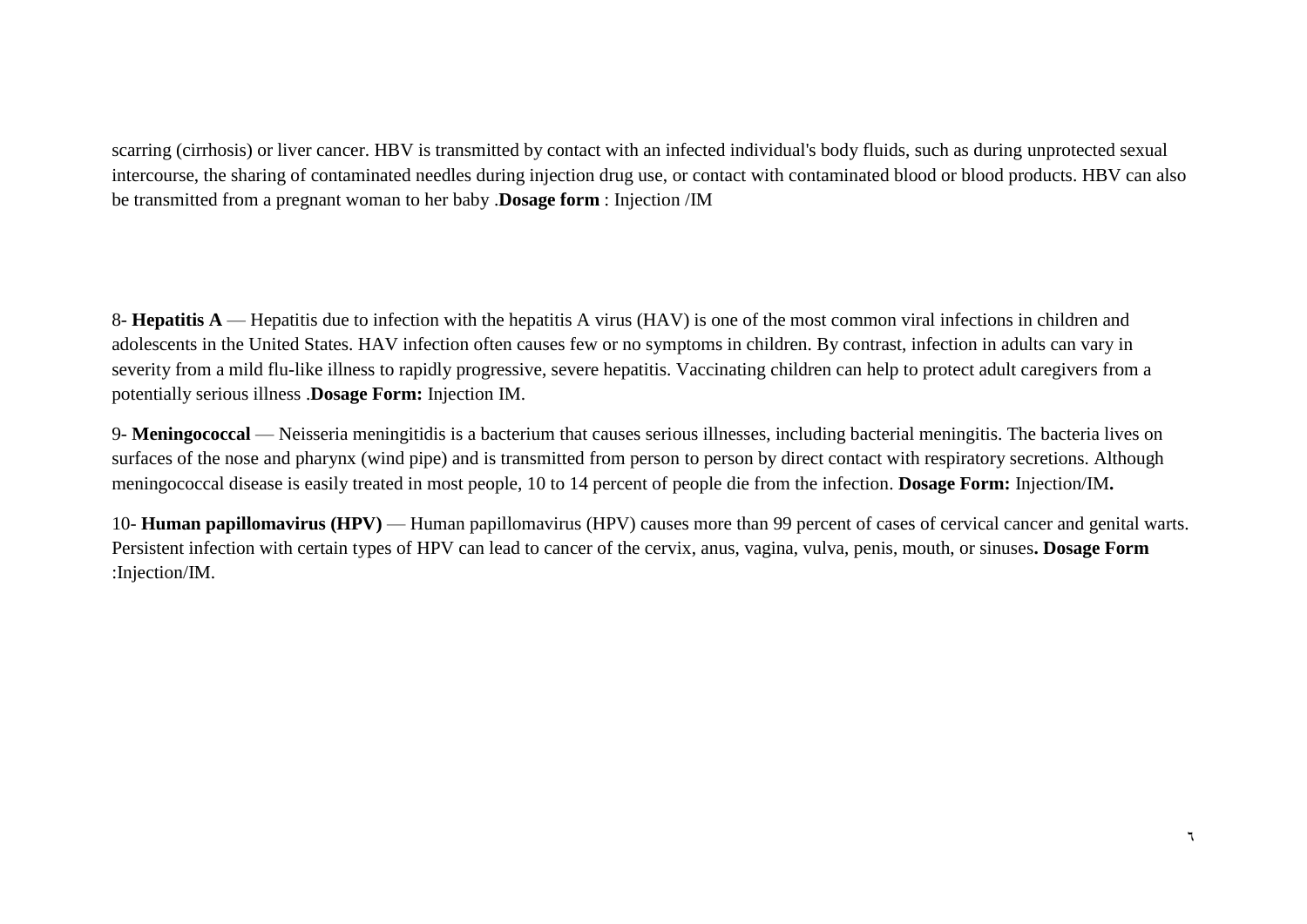### **Advisory Committee on Immunization Practices (ACIP) Recommended Immunization Schedules for Persons Aged 0 Through 18 Years and Adults Aged 19 Years and Older — United States, 2013**.

### **Figure 1. Recommended Immunization Schedule for Persons Aged 0 through 18 Years — 2013 (for those who fall behind or start late, see the catchup schedule, below)**

These recommendations must be read with the footnotes that follow. For those who fall behind or start late, provide catch-up vaccination at the earliest opportunity as indicated by the green bars. To determine minimum intervals between doses, see the catch-up schedule below. School entry and adolescent vaccine age groups are in bold.

| Vaccine                                                                         | <b>Birth</b>            | mo | $\overline{2}$<br>mos | 4<br>mos    | 6<br>mos                 | 9 | 12<br>mos mos | 15<br>mos mos            | 18  | $19-$<br>23<br>mos yrs | $2 -$<br>$\overline{3}$ | $4 - 6$<br>yrs | $7-$<br>10<br>yrs | $11 - 12$<br>yrs | $13-$<br>15<br><b>Vrs</b> | $16 - 18$<br>yrs |
|---------------------------------------------------------------------------------|-------------------------|----|-----------------------|-------------|--------------------------|---|---------------|--------------------------|-----|------------------------|-------------------------|----------------|-------------------|------------------|---------------------------|------------------|
| Hepatitis $B^1$ (HepB)                                                          | 1 <sub>st</sub><br>dose |    | 2nd dose              |             |                          |   | 3rd dose      |                          |     |                        |                         |                |                   |                  |                           |                  |
| Rotavirus <sup>2</sup> (RV)                                                     |                         |    | 1st                   | 2nd         | <b>See</b>               |   |               |                          |     |                        |                         |                |                   |                  |                           |                  |
| RV-1 (2-dose series); RV-5 (3-dose series)                                      |                         |    | dose                  | dose        | footnote 2               |   |               |                          |     |                        |                         |                |                   |                  |                           |                  |
| Diphtheria, tetanus, & acellular perrtussis $3$<br>$(DTaP: < 7 \text{ yrs})$    |                         |    | 1st<br>dose           | 2nd<br>dose | 3rd dose                 |   |               | 4th dose                 |     |                        |                         | 5th<br>dose    |                   |                  |                           |                  |
| Tetanus, diphtheria, & acellular pertussis <sup>4</sup><br>(Tdap: $\geq$ 7 yrs) |                         |    |                       |             |                          |   |               |                          |     |                        |                         |                |                   | (Tdap)           |                           |                  |
| <i>Haemophilus influenzaetype</i> $b^5$<br>(Hib)                                |                         |    | 1st<br>dose           | 2nd<br>dose | <b>See</b><br>footnote 5 |   | dose<br>see   | 3rd or 4th<br>footnote 5 |     |                        |                         |                |                   |                  |                           |                  |
| Pneumococcal conjugate <sup>6a,c</sup> (PCV13)                                  |                         |    | 1st<br>dose           | 2nd<br>dose | 3rd dose                 |   | 4th dose      |                          |     |                        |                         |                |                   |                  |                           |                  |
| Pneumococcal polysaccaride <sup>6b,c</sup> (PPSV23)                             |                         |    |                       |             |                          |   |               |                          |     |                        |                         |                |                   |                  |                           |                  |
| Inactivated poliovirus <sup>7</sup> (IPV)                                       |                         |    | l st                  | 2nd         | 3rd dose                 |   |               |                          | 4th |                        |                         |                |                   |                  |                           |                  |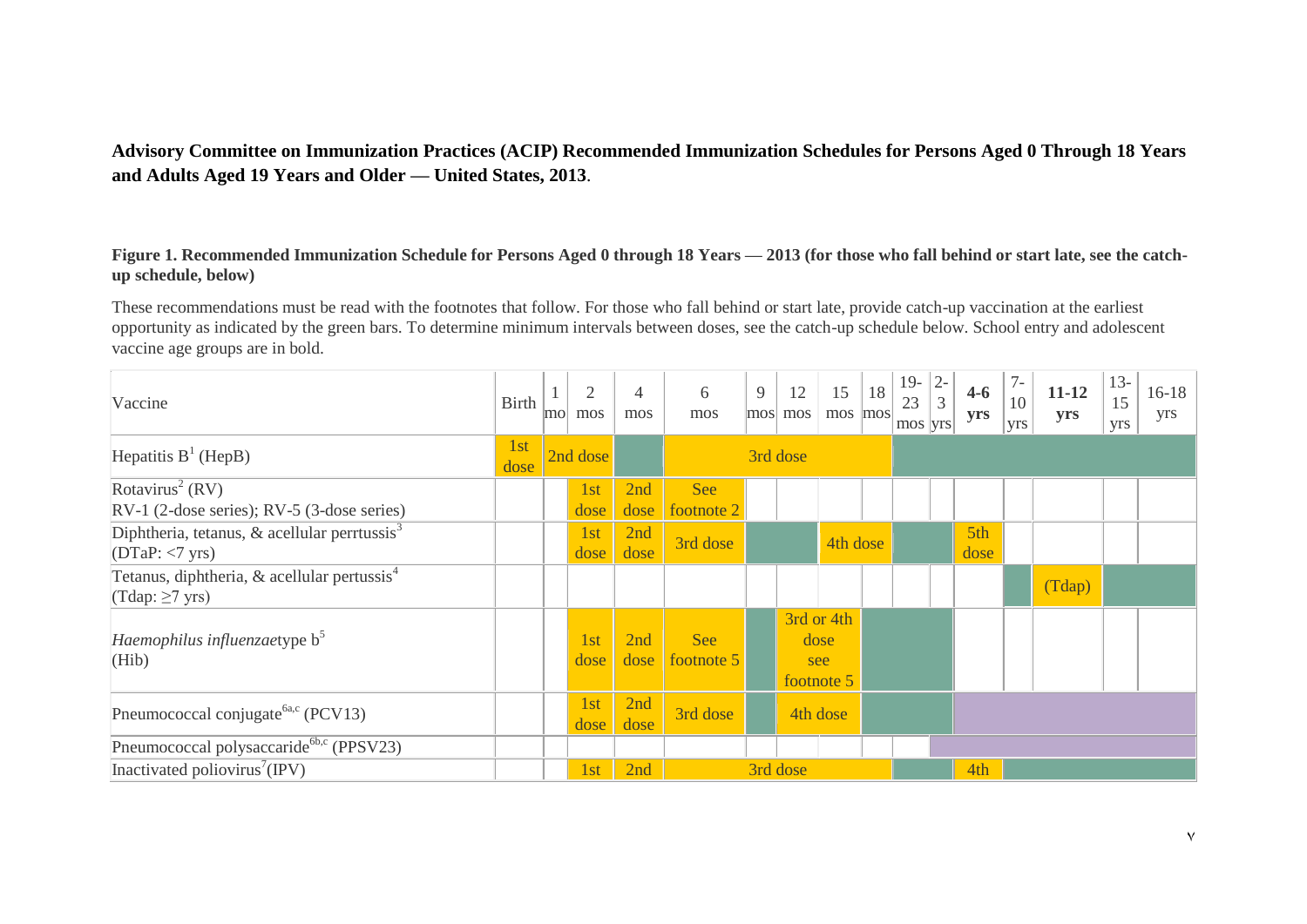| (<18 years)                                                                                         |  | dose dose |                                      |  |                                  |                               |         | dose                             |  |                  |  |
|-----------------------------------------------------------------------------------------------------|--|-----------|--------------------------------------|--|----------------------------------|-------------------------------|---------|----------------------------------|--|------------------|--|
| Influenza <sup>8</sup> (IIV; LAIV)<br>2 doses for some: see footnote 8                              |  |           |                                      |  |                                  | Annual vaccination (IIV only) |         | Annual vaccination (IIV or LAIV) |  |                  |  |
| Measles, mumps, rubella <sup>9</sup> (MMR)                                                          |  |           |                                      |  | 1st dose                         |                               |         | 2nd<br>dose                      |  |                  |  |
| Varicella <sup>10</sup> (VAR)                                                                       |  |           |                                      |  | 1st dose                         |                               |         | 2nd<br>dose                      |  |                  |  |
| Hepatitis $A^{11}$ (Hep A)                                                                          |  |           |                                      |  | 2 dose series<br>see footnote 11 |                               |         |                                  |  |                  |  |
| Human papillomavirus <sup>12</sup><br>(HPV2: females only; HPV4: males and females)                 |  |           |                                      |  |                                  |                               |         |                                  |  | 3 dose<br>series |  |
| Meningococcal <sup>13</sup> (Hib-MenCY $\geq 6$ wks; MCV4-D $\geq 9$<br>mos; MCV4-CRM $\geq$ 2 yrs) |  |           | See footnote <sup>13</sup><br>l dose |  |                                  |                               | booster |                                  |  |                  |  |

| Range of         | <b>Range of</b>  | Range of              | <b>Range of recommended ages</b> | Not routinely |
|------------------|------------------|-----------------------|----------------------------------|---------------|
| recommended ages | recommended ages | recommended ages      | during which catch-up is         | recommended   |
| for all children | for catch-up     | for certain high-risk | encouraged for certain high-     |               |
|                  | immunizations    | groups                | risk groups                      |               |

This schedule includes recommendations in effect as of January 1, 2013. Any dose not administered at the recommended age should be administered at a subsequent visit, when indicated and feasible. The use of a combination vaccine generally is preferred over separate injections of its equivalent component vaccines. Vaccination providers should consult the relevant ACIP statement for detailed recommendations, available online

at: <http://www.cdc.gov/vaccines/pubs/acip-list.htm>  $\bar{\mathbb{F}}$ . Clinically significant adverse events that follow immunization should be reported to the Vaccine Adverse Event Reporting System (VAERS) onlin[ehttp://www.vaers.hhs.gov/](http://vaers.hhs.gov/index) @ or by telephone, 800-822-7967. Suspected cases of vaccine-preventable diseases should be reported to the state or local health department. Additional information, including precautions and contraindications for vaccination, is available from CDC online [\(http://www.cdc.gov/vaccines](http://www.cdc.gov/vaccines)  $\mathbb{\bar{B}}$ ) or by telephone (800-CDC-INFO [800-232-4636]).

This schedule is approved by the ACIP [\(http://www.cdc.gov/vaccines/acip/index.html](http://www.cdc.gov/vaccines/acip/index.html)  $\mathbb{F}$ ), the American Academy of Pediatrics [\(http://www.aap.org\)](http://www.guideline.gov/disclaimer.aspx?redirect=http://www.aap.org)  $\mathbb{F}$ , the American Academy of Family Physicians [\(http://www.aafp.org](http://www.guideline.gov/disclaimer.aspx?redirect=http://www.aafp.org/online/en/home.html)  $\bar{x}$ ), and the American College of Obstetricians and Gynecologists [\(http://www.acog.org](http://www.guideline.gov/disclaimer.aspx?redirect=http://www.acog.org/)  $\bar{x}$ ). **Note**: The above recommendations must be read along with the footnotes (see below).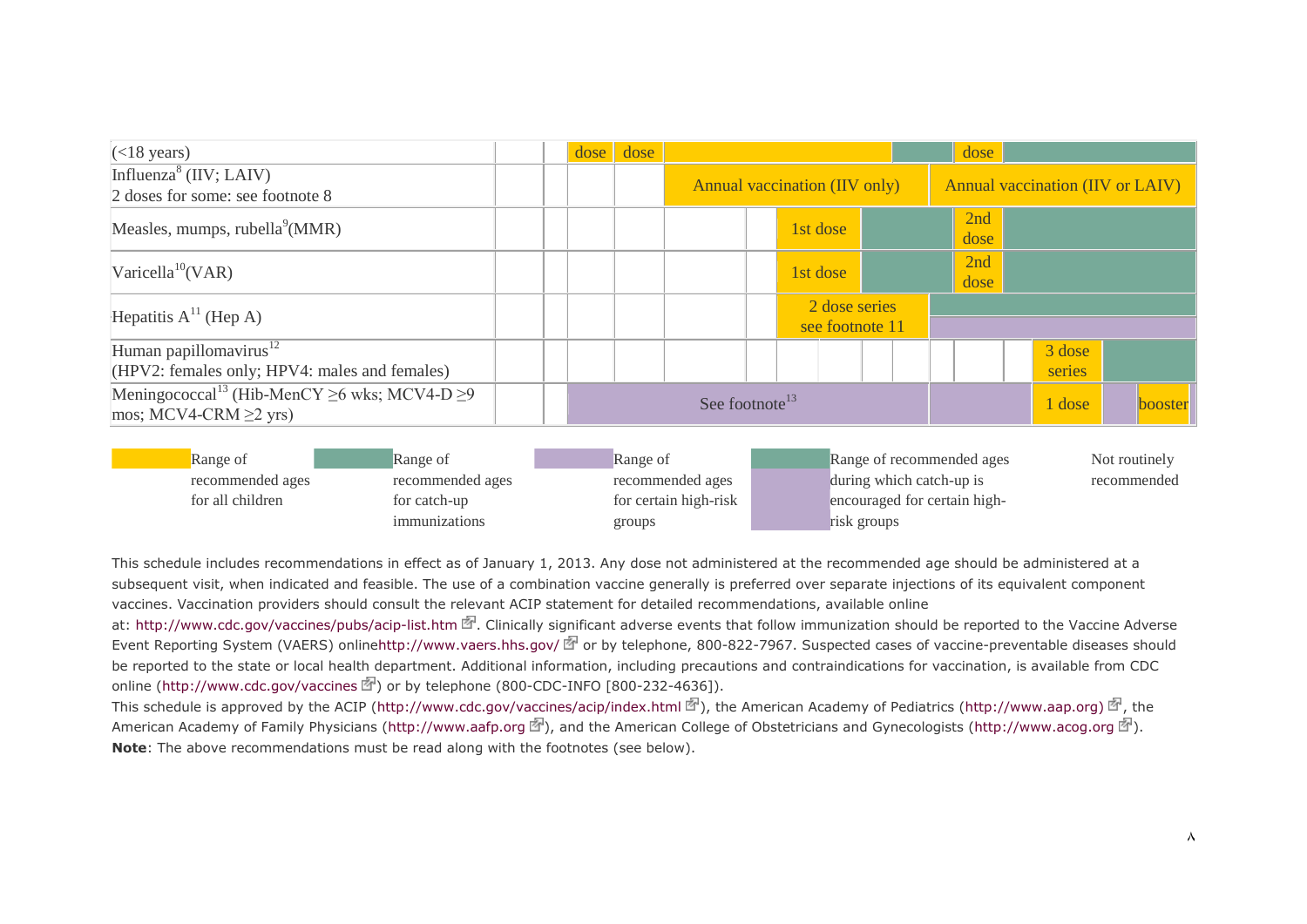#### **Figure 2. Catch-up Immunization Schedule for Persons Aged 4 Months through 18 Years Who Start Late or Who Are More Than 1 Month Behind – United States, 2013**

The figure below provides catch-up schedules and minimum intervals between doses for children whose vaccinations have been delayed. A vaccine series does not need to be restarted, regardless of the time that has elapsed between doses. Use the section appropriate for the child's age. Always use this table in conjunction with the accompanying childhood and adolescent immunization schedules and their respective footnotes (see below).

| <b>Persons Aged 4 Months through 6 Years</b>         |                   |                                                                                                                                                              |                                                                                                                                                                                                                                                                                                           |                                                                                                                                                      |                         |  |  |  |  |
|------------------------------------------------------|-------------------|--------------------------------------------------------------------------------------------------------------------------------------------------------------|-----------------------------------------------------------------------------------------------------------------------------------------------------------------------------------------------------------------------------------------------------------------------------------------------------------|------------------------------------------------------------------------------------------------------------------------------------------------------|-------------------------|--|--|--|--|
| <b>Vaccine</b>                                       | <b>Minimum</b>    |                                                                                                                                                              | <b>Minimum Interval Between Doses</b>                                                                                                                                                                                                                                                                     |                                                                                                                                                      |                         |  |  |  |  |
|                                                      | Age for<br>Dose 1 | Dose 1 to Dose 2                                                                                                                                             | Dose 2 to Dose 3                                                                                                                                                                                                                                                                                          | Dose 3 to Dose 4                                                                                                                                     | Dose 4 to Dose 5        |  |  |  |  |
| Hepatitis $B1$                                       | <b>Birth</b>      | 4 weeks                                                                                                                                                      | 8 weeks<br>and at least 16 weeks after first<br>dose; minimum age for the final<br>dose is 24 weeks                                                                                                                                                                                                       |                                                                                                                                                      |                         |  |  |  |  |
| Rotavirus <sup>2</sup>                               | 6 weeks           | 4 weeks                                                                                                                                                      | $4 \text{ weeks}^2$                                                                                                                                                                                                                                                                                       |                                                                                                                                                      |                         |  |  |  |  |
| Diphtheria,<br>tetanus, pertussis <sup>3</sup>       | 6 weeks           | 4 weeks                                                                                                                                                      | 4 weeks                                                                                                                                                                                                                                                                                                   | 6 months                                                                                                                                             | $6$ months <sup>3</sup> |  |  |  |  |
| Haemophilus<br><i>influenzae</i> type b <sup>5</sup> | 6 weeks           | 4 weeks<br>if first dose administered<br>at younger than age 12<br>months<br>if first dose administered<br>at age 12-14 months<br>No further doses<br>needed | $4 \text{ weeks}^5$<br>if current age is younger than 12<br>months<br>8 weeks (as final dose) $5$<br><b>8</b> weeks (as final dose) if current age is 12 months or older<br>and first dose administered at<br>younger than age 12 months and<br>second dose administered at<br>younger than age 15 months | 8 weeks (as final dose)<br>This dose only necessary for children<br>aged 12 months through 59 months<br>who received 3 doses before age 12<br>months |                         |  |  |  |  |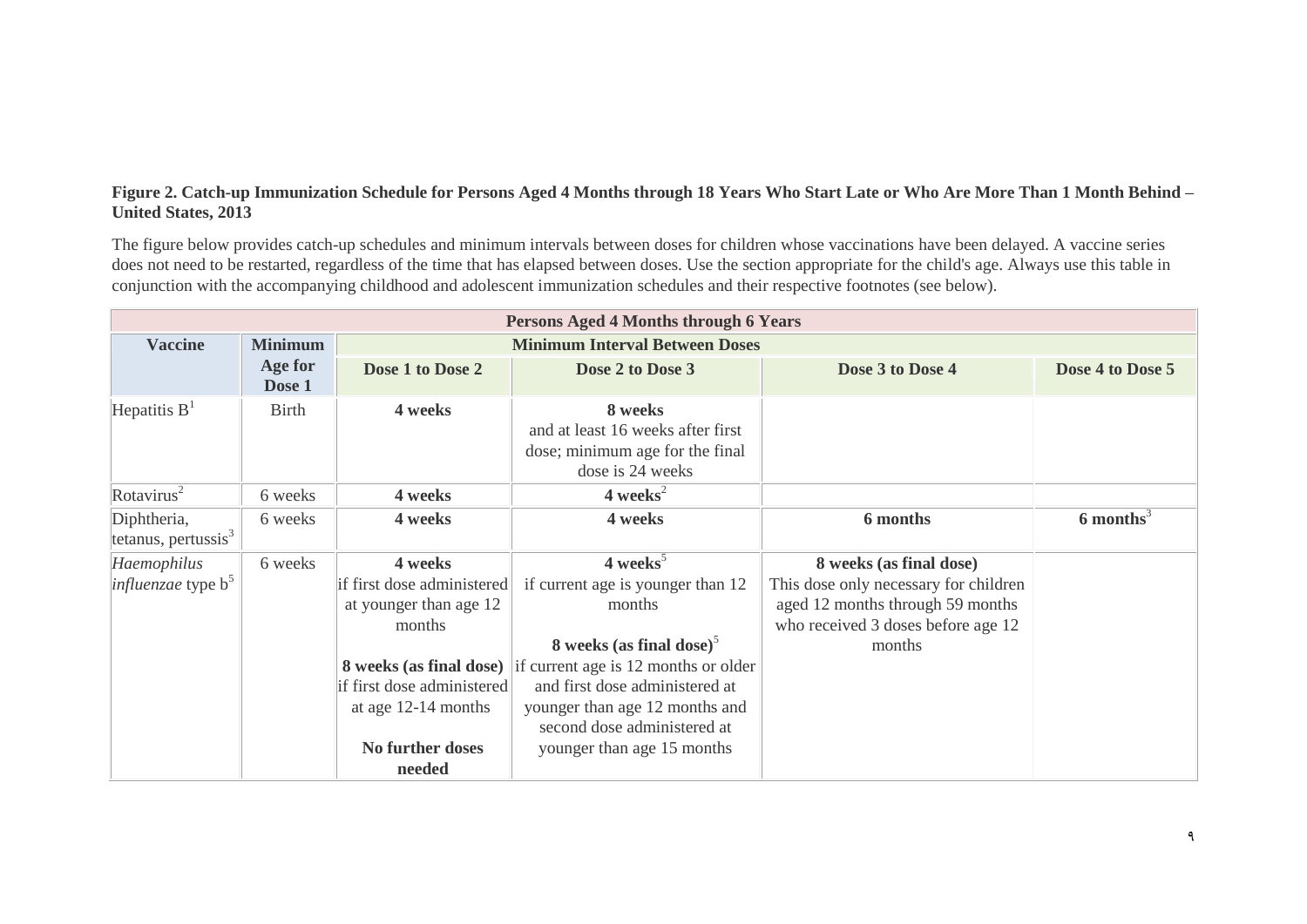| <b>Persons Aged 4 Months through 6 Years</b> |                   |                                                                                                                                                                                                                                                                                                                                                                                                            |                                                                                                                                                                                                                                                                                                                       |                                                                                                                                                                                                                                                         |                  |  |  |  |
|----------------------------------------------|-------------------|------------------------------------------------------------------------------------------------------------------------------------------------------------------------------------------------------------------------------------------------------------------------------------------------------------------------------------------------------------------------------------------------------------|-----------------------------------------------------------------------------------------------------------------------------------------------------------------------------------------------------------------------------------------------------------------------------------------------------------------------|---------------------------------------------------------------------------------------------------------------------------------------------------------------------------------------------------------------------------------------------------------|------------------|--|--|--|
| <b>Vaccine</b>                               | <b>Minimum</b>    |                                                                                                                                                                                                                                                                                                                                                                                                            | <b>Minimum Interval Between Doses</b>                                                                                                                                                                                                                                                                                 |                                                                                                                                                                                                                                                         |                  |  |  |  |
|                                              | Age for<br>Dose 1 | Dose 1 to Dose 2                                                                                                                                                                                                                                                                                                                                                                                           | Dose 2 to Dose 3                                                                                                                                                                                                                                                                                                      | Dose 3 to Dose 4                                                                                                                                                                                                                                        | Dose 4 to Dose 5 |  |  |  |
| Pneumococcal <sup>6</sup>                    | 6 weeks           | if first dose administered<br>at age 15 months or<br>older<br>4 weeks<br>if first dose administered<br>at younger than age 12<br>months<br>8 weeks (as final dose<br>for healthy children)<br>if first dose administered<br>at age 12 months or<br>older or current age 24<br>through 59 months<br>No further doses<br>needed<br>for healthy children if<br>first dose administered<br>at age 24 months or | No further doses needed<br>if previous dose administered at age<br>15 months or older<br>4 weeks<br>if current age is younger than 12<br>months<br>children)<br>if current age is 12 months or older<br>No further doses needed<br>for healthy children if previous<br>dose administered at age 24 months<br>or older | 8 weeks (as final dose)<br>This dose only necessary for children<br>aged 12 months through 59 months<br>who received 3 doses before age 12<br>8 weeks (as final dose for healthy months or for children at high risk who<br>received 3 doses at any age |                  |  |  |  |
| Inactivated<br>poliovirus <sup>7</sup>       | 6 weeks           | older<br>4 weeks                                                                                                                                                                                                                                                                                                                                                                                           | 4 weeks                                                                                                                                                                                                                                                                                                               | $6$ months <sup>7</sup><br>minimum age 4 years for final dose                                                                                                                                                                                           |                  |  |  |  |
| Meningococcal $13$                           | 6 weeks           | 8 weeks $\overline{s^{13}}$                                                                                                                                                                                                                                                                                                                                                                                | see footnote 13                                                                                                                                                                                                                                                                                                       | see footnote 13                                                                                                                                                                                                                                         |                  |  |  |  |
| Measles, mumps,<br>rubella <sup>9</sup>      | 12 months         | 4 weeks                                                                                                                                                                                                                                                                                                                                                                                                    |                                                                                                                                                                                                                                                                                                                       |                                                                                                                                                                                                                                                         |                  |  |  |  |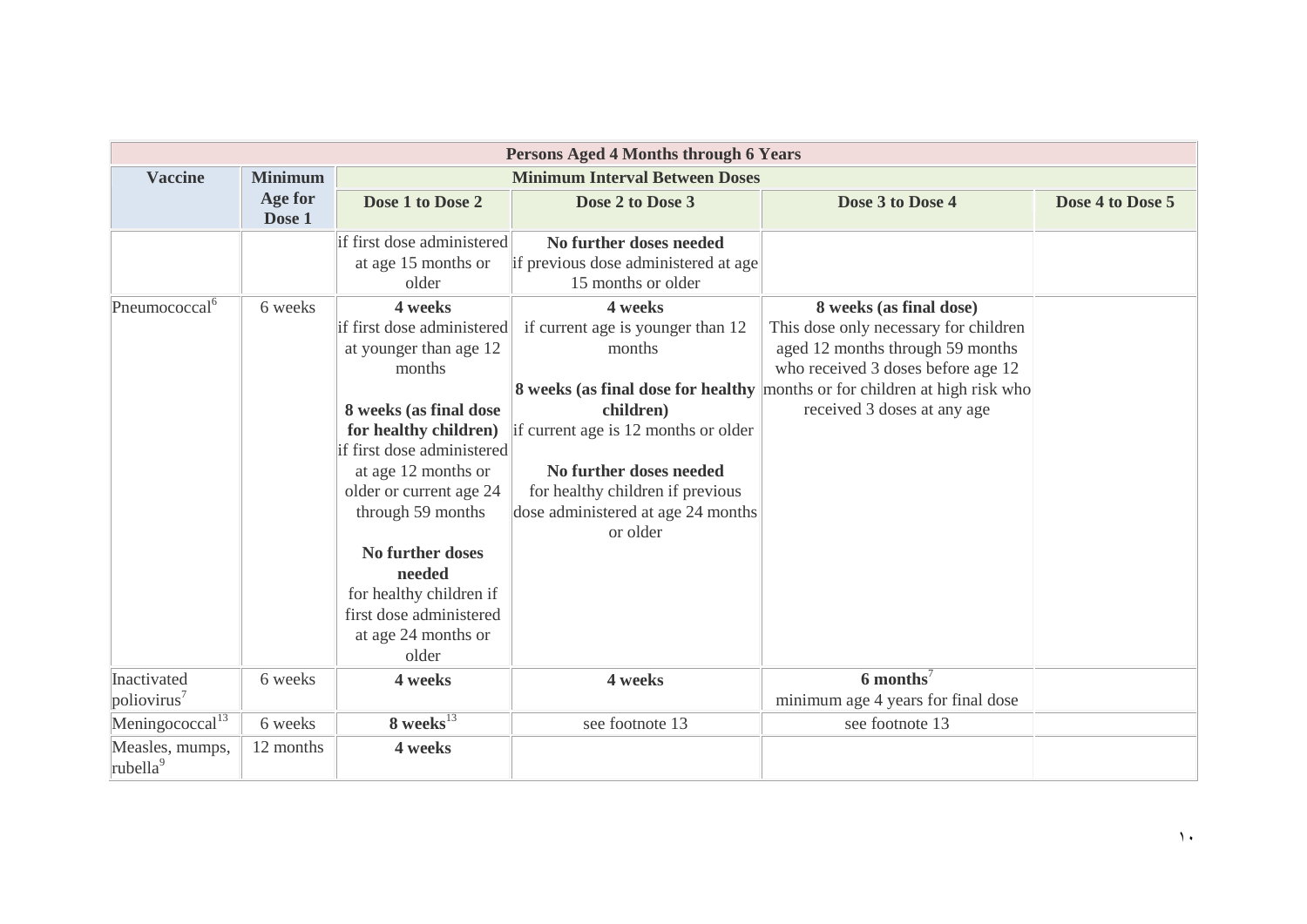| <b>Persons Aged 4 Months through 6 Years</b>                                 |                                        |                                                           |                                                                                                                                               |                                                                         |                  |  |  |  |  |
|------------------------------------------------------------------------------|----------------------------------------|-----------------------------------------------------------|-----------------------------------------------------------------------------------------------------------------------------------------------|-------------------------------------------------------------------------|------------------|--|--|--|--|
| <b>Vaccine</b>                                                               | <b>Minimum</b>                         |                                                           | <b>Minimum Interval Between Doses</b>                                                                                                         |                                                                         |                  |  |  |  |  |
|                                                                              | Age for<br>Dose 1                      | Dose 1 to Dose 2                                          | Dose 2 to Dose 3                                                                                                                              | Dose 3 to Dose 4                                                        | Dose 4 to Dose 5 |  |  |  |  |
| $Varicella^{10}$                                                             | 12 months                              | 3 months                                                  |                                                                                                                                               |                                                                         |                  |  |  |  |  |
| Hepatitis $A^{11}$                                                           | 12 months                              | 6 months                                                  |                                                                                                                                               |                                                                         |                  |  |  |  |  |
|                                                                              | <b>Persons Aged 7 through 18 Years</b> |                                                           |                                                                                                                                               |                                                                         |                  |  |  |  |  |
| Tetanus,<br>diphtheria;<br>tetanus,<br>diphtheria,<br>pertussis <sup>4</sup> | $7 \text{ years}^4$                    | 4 weeks                                                   | 4 weeks<br>if first dose administered at<br>younger than age 12 months<br>6 months<br>if first dose administered at age 12<br>months or older | 6 months<br>if first dose administered at younger<br>than age 12 months |                  |  |  |  |  |
| Human<br>papillomavirus <sup>12</sup>                                        | 9 years                                | Routine dosing intervals are recommended <sup>12</sup>    |                                                                                                                                               |                                                                         |                  |  |  |  |  |
| Hepatitis $A^{11}$                                                           | 12 months                              | 6 months                                                  |                                                                                                                                               |                                                                         |                  |  |  |  |  |
| Hepatitis $B1$                                                               | <b>Birth</b>                           | 4 weeks                                                   | 8 weeks<br>(and at least 16 weeks after first<br>dose)                                                                                        |                                                                         |                  |  |  |  |  |
| Inactivated<br>poliovirus <sup>7</sup>                                       | 6 weeks                                | 4 weeks                                                   | 4 weeks $^7$                                                                                                                                  | $6$ months <sup>7</sup>                                                 |                  |  |  |  |  |
| Meningococcal <sup>13</sup>                                                  | 6 weeks                                | $8$ weeks <sup>13</sup>                                   |                                                                                                                                               |                                                                         |                  |  |  |  |  |
| Measles, mumps,<br>$\vert$ rubella $\degree$                                 | 12 months                              | 4 weeks                                                   |                                                                                                                                               |                                                                         |                  |  |  |  |  |
| $\overline{\text{Varicella}^{10}}$                                           | 12 months                              | 3 months<br>if the person is younger<br>than age 13 years |                                                                                                                                               |                                                                         |                  |  |  |  |  |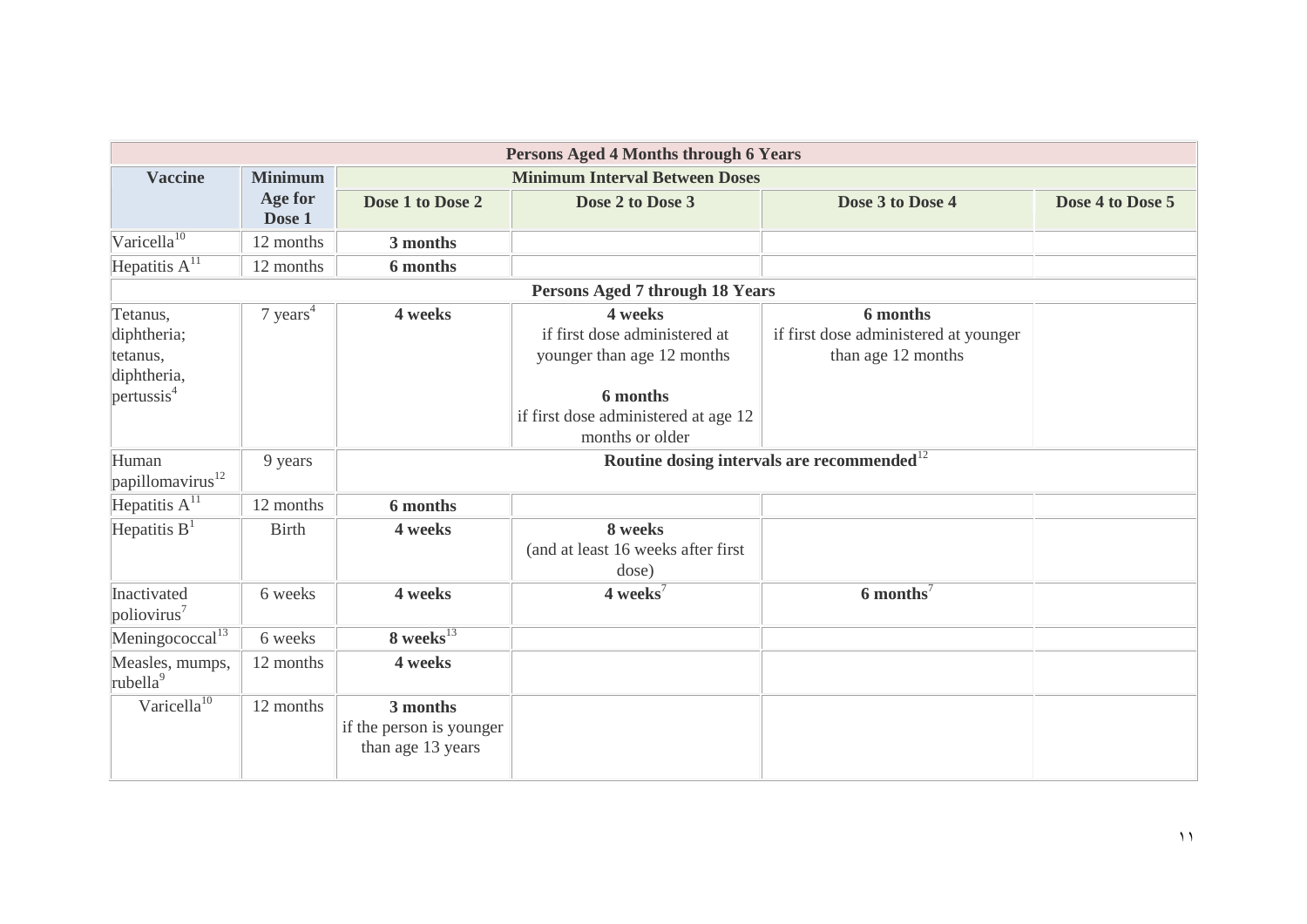| Persons Aged 4 Months through 6 Years |                   |                                       |                  |                  |                  |  |  |  |
|---------------------------------------|-------------------|---------------------------------------|------------------|------------------|------------------|--|--|--|
| <b>Vaccine</b>                        | <b>Minimum</b>    | <b>Minimum Interval Between Doses</b> |                  |                  |                  |  |  |  |
|                                       | Age for<br>Dose 1 | Dose 1 to Dose 2                      | Dose 2 to Dose 3 | Dose 3 to Dose 4 | Dose 4 to Dose 5 |  |  |  |
|                                       |                   | 4 weeks                               |                  |                  |                  |  |  |  |
|                                       |                   | if the person is age 13               |                  |                  |                  |  |  |  |
|                                       |                   | years or older                        |                  |                  |                  |  |  |  |

**Note**: The above recommendations must be read along with the footnotes (see below).

### **Footnotes: Recommended Immunization Schedule for Persons Aged 0 Through 18 Years — United States, 2013**

1. **Hepatitis B (HepB) vaccine (Minimum age: birth)**

*Routine vaccination*:

### At birth

- Administer monovalent HepB vaccine to all newborns before hospital discharge.
- For infants born to hepatitis B surface antigen (HBsAg)–positive mothers, administer HepB vaccine and 0.5 mL of hepatitis B immune globulin (HBIG) within 12 hours of birth. These infants should be tested for HBsAg and antibody to HBsAg (anti-HBs) 1 to 2 months after completion of the HepB series, at age 9 through 18 months (preferably at the next well-child visit).
- If mother's HBsAg status is unknown, within 12 hours of birth administer HepB vaccine to all infants regardless of birth weight. For infants weighing <2,000 grams, administer HBIG in addition to HepB within 12 hours of birth. Determine mother's HBsAg status as soon as possible and, if she is HBsAg-positive, also administer HBIG for infants weighing ≥2,000 grams (no later than age 1 week).

#### Doses following the birth dose

- The second dose should be administered at age 1 or 2 months. Monovalent HepB vaccine should be used for doses administered before age 6 weeks.
- Infants who did not receive a birth dose should receive 3 doses of a HepB-containing vaccine on a schedule of 0, 1 to 2 months, and 6 months starting as soon as feasible.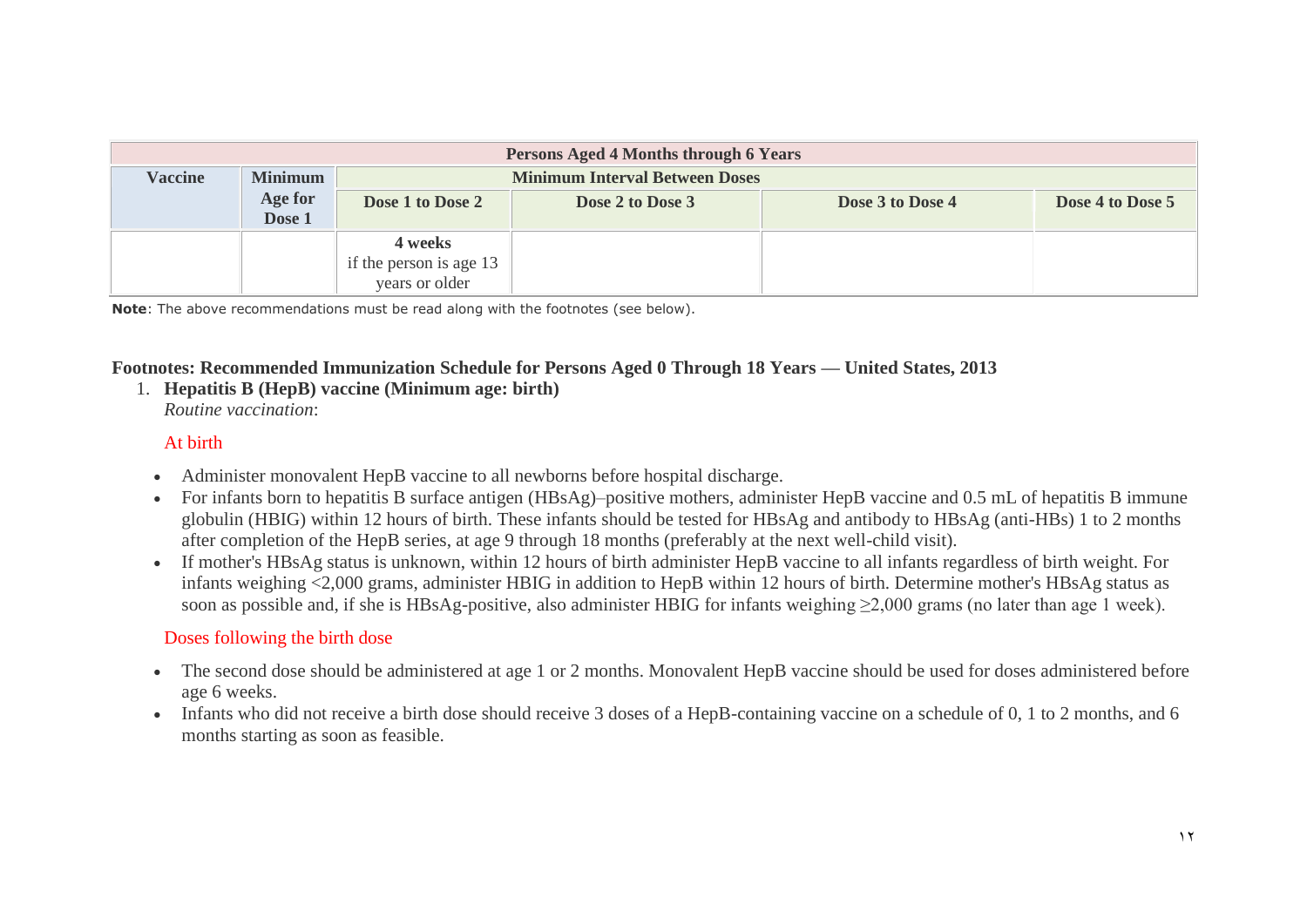- The minimum interval between dose 1 and dose 2 is 4 weeks and between dose 2 and 3 is 8 weeks. The final (third or fourth) dose in the HepB vaccine series should be administered no earlier than age 24 weeks, and at least 16 weeks after the first dose.
- Administration of a total of 4 doses of HepB vaccine is recommended when a combination vaccine containing HepB is administered after the birth dose.

### *Catch-up vaccination*:

- Unvaccinated persons should complete a 3-dose series.
- A 2-dose series (doses separated by at least 4 months) of adult formulation Recombivax HB is licensed for use in children aged 11 through 15 years.
- For other catch-up issues, see "Catch-up Immunization Schedule for Persons Aged 4 Months through 18 Years Who Start Late or Who Are More Than 1 Month Behind – United States, 2013".
- 2. **Rotavirus (RV) vaccines (Minimum age: 6 weeks for both RV-1 [Rotarix] and RV-5 [RotaTeq])**. *Routine vaccination*:
	- Administer a series of RV vaccine to all infants as follows:
		- 1. If RV-1 is used, administer a 2-dose series at 2 and 4 months of age
		- 2. If RV-5 is used, administer a 3-dose series at ages 2, 4, and 6 months
		- 3. If any dose in series was RV-5 or vaccine product is unknown for any dose in the series, a total of 3 doses of RV vaccine should be administered.

### *Catch-up vaccination*:

- The maximum age for the first dose in the series is 14 weeks, 6 days.
- Vaccination should not be initiated for infants aged 15 weeks 0 days or older.
- The maximum age for the final dose in the series is 8 months, 0 days.
- If RV-1(Rotarix) is administered for the first and second doses, a third dose is not indicated.
- For other catch-up issues, see "Catch-up Immunization Schedule for Persons Aged 4 Months through 18 Years Who Start Late or Who Are More Than 1 Month Behind – United States, 2013".
- 3. **Diphtheria and tetanus toxoids and acellular pertussis (DTaP) vaccine (Minimum age: 6 weeks)** *Routine vaccination*:
	- Administer a 5-dose series of DTaP vaccine at ages 2, 4, 6, 15–18 months, and 4 through 6 years. The fourth dose may be administered as early as age 12 months, provided at least 6 months have elapsed since the third dose. *Catch-up vaccination*:
	- The fifth (booster) dose of DTaP vaccine is not necessary if the fourth dose was administered at age 4 years or older.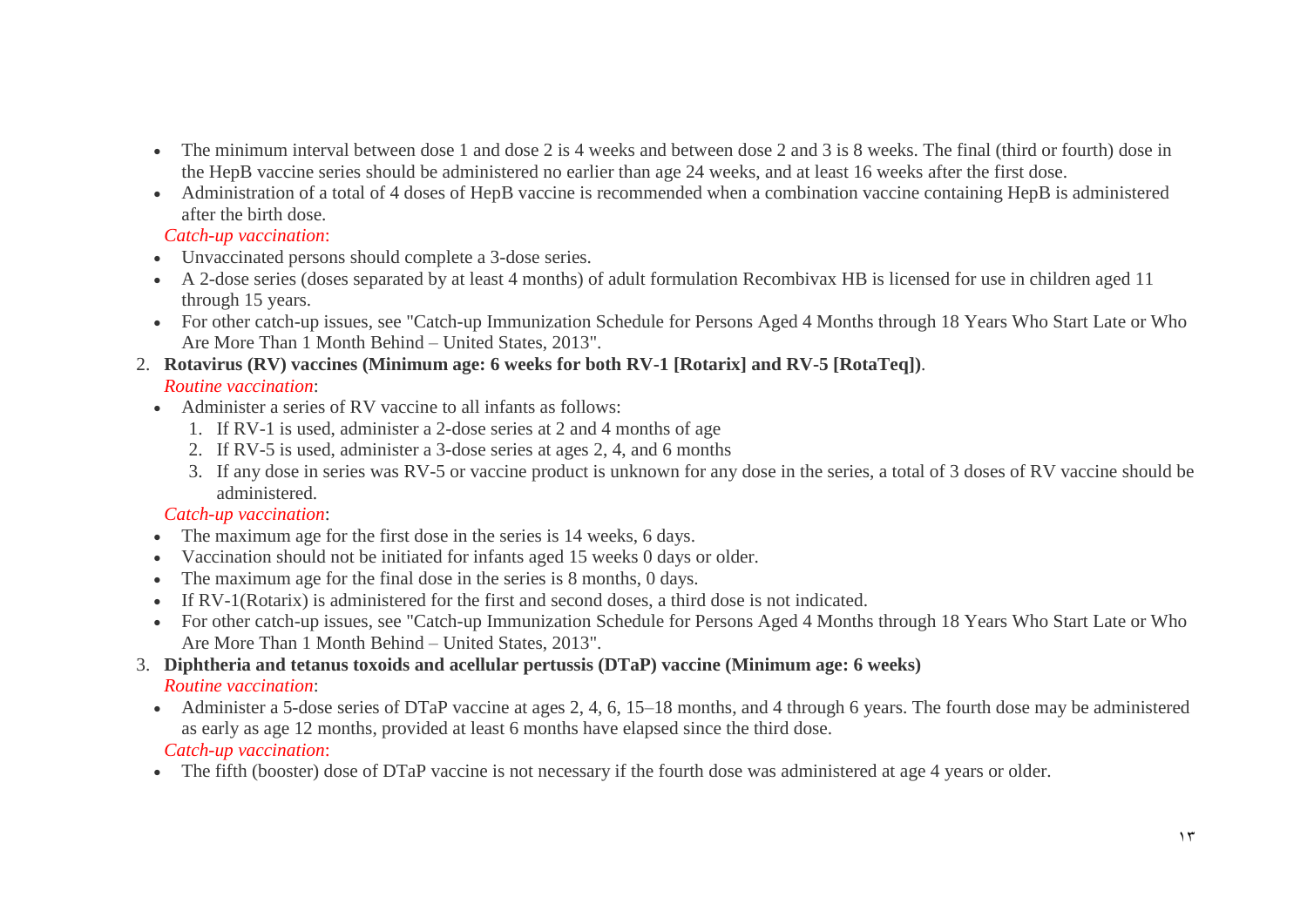- For other catch-up issues, see "Catch-up Immunization Schedule for Persons Aged 4 Months through 18 Years Who Start Late or Who Are More Than 1 Month Behind – United States, 2013".
- 4. **Tetanus and diphtheria toxoids and acellular pertussis (Tdap) vaccine (Minimum age: 10 years for Boostrix, 11 years for Adacel)**. *Routine Vaccination*:
	- Administer 1 dose of Tdap vaccine to all adolescents aged 11 through 12 years.
	- Tdap can be administered regardless of the interval since the last tetanus and diphtheria toxoid-containing vaccine.
	- Administer one dose of Tdap vaccine to pregnant adolescents during each pregnancy (preferred during 27 through 36 weeks gestation) regardless of number of years from prior Td or Tdap vaccination.

*Catch-up Vaccination*:

- Persons aged 7 through 10 years who are not fully immunized with the childhood DTaP vaccine series, should receive Tdap vaccine as the first dose in the catch-up series; if additional doses are needed, use Td vaccine. For these children, an adolescent Tdap vaccine should not be given.
- Persons aged 11 through 18 years who have not received Tdap vaccine should receive a dose followed by tetanus and diphtheria toxoids (Td) booster doses every 10 years thereafter.
- An inadvertent dose of DTaP vaccine administered to children aged 7 through 10 years can count as part of the catch-up series. This dose can count as the adolescent Tdap dose, or the child can later receive a Tdap booster dose at age 11–12 years.
- For other catch-up issues, see "Catch-up Immunization Schedule for Persons Aged 4 Months through 18 Years Who Start Late or Who Are More Than 1 Month Behind – United States, 2013".
- 5. *Haemophilus influenzae* **type b (Hib) conjugate vaccine (Minimum age: 6 weeks)** *Routine vaccination*:
	- Administer a Hib vaccine primary series and a booster dose to all infants. The primary series doses should be administered at 2, 4, and 6 months of age; however, if PRP-OMP (PedvaxHib or Comvax) is administered at 2 and 4 months of age, a dose at age 6 months is not indicated. One booster dose should be administered at age 12 through 15 months.
	- Hiberix (PRP-T) should only be used for the booster (final) dose in children aged 12 months through 4 years, who have received at least 1 dose of Hib.

*Catch-up vaccination*:

- If dose 1 was administered at ages 12-14 months, administer booster (as final dose) at least 8 weeks after dose 1.
- If the first 2 doses were PRP-OMP (PedvaxHIB or Comvax), and were administered at age 11 months or younger, the third (and final) dose should be administered at age 12 through 15 months and at least 8 weeks after the second dose.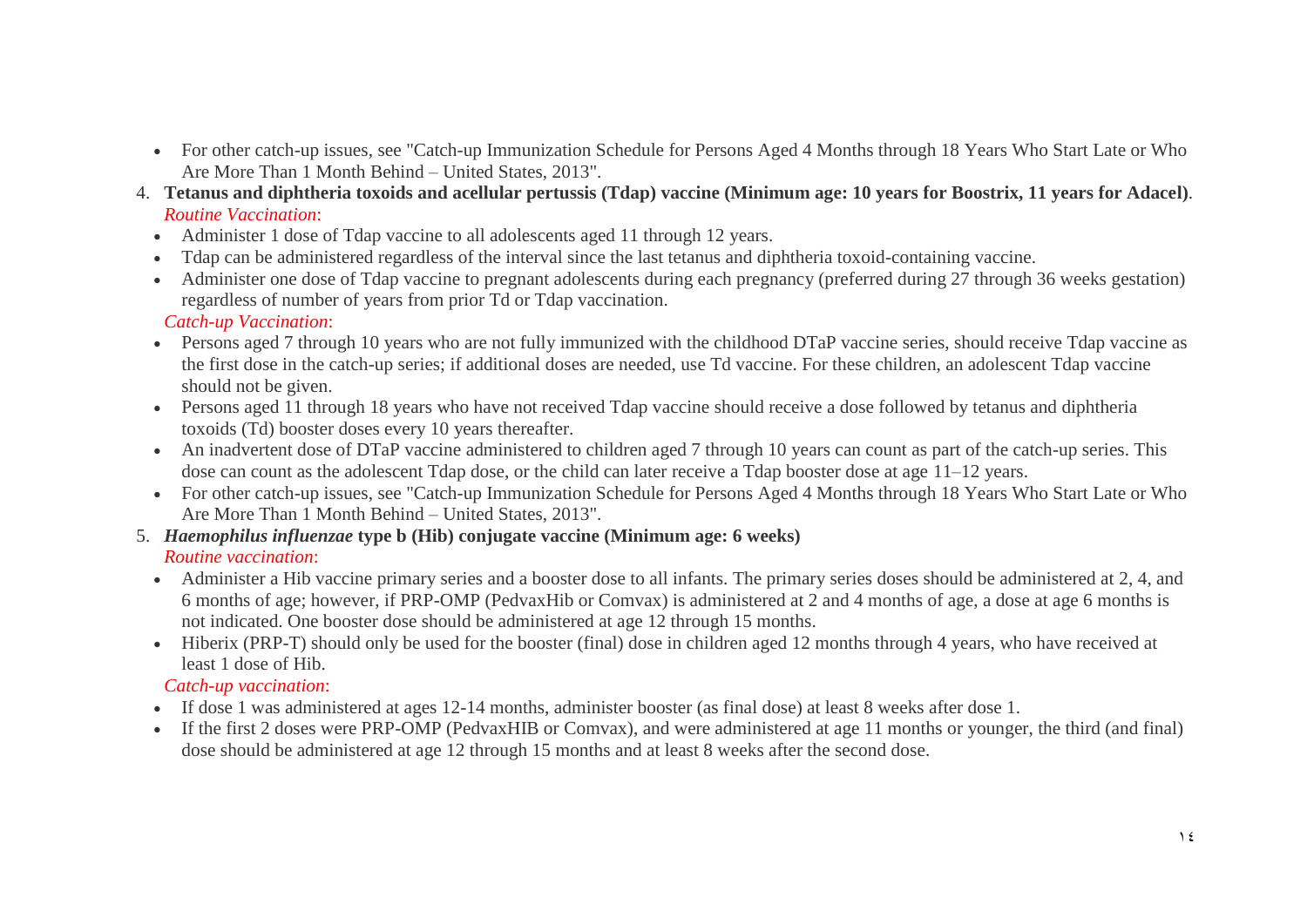- If the first dose was administered at age 7 through 11 months, administer the second dose at least 4 weeks later and a final dose at age 12 through 15 months, regardless of Hib vaccine (PRP-T or PRP-OMP) used for first dose.
- For unvaccinated children aged 15 months or older, administer only 1 dose.
- For other catch-up issues, see "Catch-up Immunization Schedule for Persons Aged 4 Months through 18 Years Who Start Late or Who Are More Than 1 Month Behind – United States, 2013".

*Vaccination of persons with high risk conditions*:

 Hib vaccine is not routinely recommended for patients older than 5 years of age. However one dose of Hib vaccine should be administered to unvaccinated or partially vaccinated persons aged 5 years or older who have leukemia, malignant neoplasms, anatomic or functional asplenia (including sickle cell disease), human immunodeficiency virus (HIV) infection, or other immunocompromising conditions.

### 6a. **Pneumococcal conjugate vaccines (PCV) (Minimum age: 6 weeks)**

### *Routine vaccination*:

- Administer a series of PCV13 vaccine at ages 2, 4, 6 months with a booster at age 12 through 15 months.
- For children aged 14 through 59 months who have received an age-appropriate series of 7-valent PCV (PCV7), administer a single supplemental dose of 13-valent PCV (PCV13).

# *Catch-up vaccination*:

- Administer 1 dose of PCV13 to all healthy children aged 24 through 59 months who are not completely vaccinated for their age.
- For other catch-up issues, see "Catch-up Immunization Schedule for Persons Aged 4 Months through 18 Years Who Start Late or Who Are More Than 1 Month Behind – United States, 2013".

### *Vaccination of persons with high-risk conditions*:

- For children aged 24 through 71 months with certain underlying medical conditions (see footnote 6c), administer 1 dose of PCV13 if 3 doses of PCV were received previously, or administer 2 doses of PCV13 at least 8 weeks apart if fewer than 3 doses of PCV were received previously.
- A single dose of PCV13 may be administered to previously unvaccinated children aged 6 through 18 years who have anatomic or functional asplenia (including sickle cell disease), HIV infection or an immunocompromising condition, cochlear implant or cerebrospinal fluid leak.
- Administer PPSV23 at least 8 weeks after the last dose of PCV to children aged 2 years or older with certain underlying medical conditions (see footnotes 6b and 6c).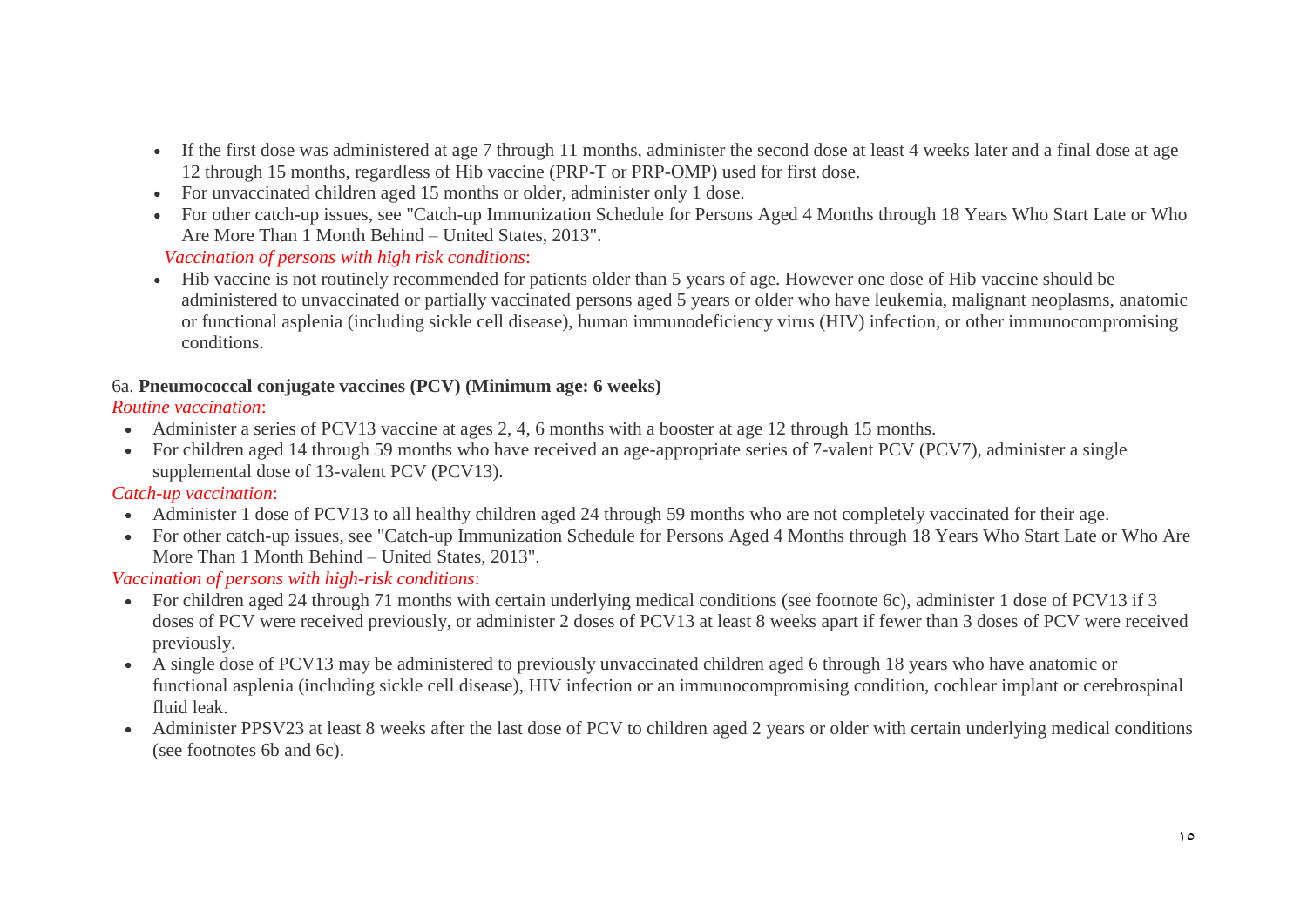# 6b. **Pneumococcal polysaccharide vaccine (PPSV23) (Minimum age: 2 years)**

*Vaccination of persons with high-risk conditions*:

• Administer PPSV23 at least 8 weeks after the last dose of PCV to children aged 2 years or older with certain underlying medical conditions (see footnote 6c). A single revaccination with PPSV should be administered after 5 years to children with anatomic or functional asplenia (including sickle cell disease) or an immunocompromising condition.

### 6c. **Medical conditions for which PPSV23 is indicated in children aged 2 years and older and for which use of PCV13 is indicated in children aged 24 through 71 months**:

- Immunocompetent children with chronic heart disease (particularly cyanotic congenital heart disease and cardiac failure); chronic lung disease (including asthma if treated with high-dose oral corticosteroid therapy), diabetes mellitus; cerebrospinal fluid leaks; or cochlear implant.
- Children with anatomic or functional asplenia (including sickle cell disease and other hemoglobinopathies, congenital or acquired asplenia, or splenic dysfunction).
- Children with immunocompromising conditions: HIV infection, chronic renal failure and nephrotic syndrome, diseases associated with treatment with immunosuppressive drugs or radiation therapy, including malignant neoplasms, leukemias, lymphomas and Hodgkin disease; or solid organ transplantation, congenital immunodeficiency.
- 7. **Inactivated poliovirus vaccine (IPV) (Minimum age: 6 weeks)** *Routine vaccination*:
	- Administer a series of IPV at ages 2, 4, 6–18 months, with a booster at age 4–6 years. The final dose in the series should be administered on or after the fourth birthday and at least 6 months after the previous dose.

*Catch-up vaccination*:

- In the first 6 months of life, minimum age and minimum intervals are only recommended if the person is at risk for imminent exposure to circulating poliovirus (i.e., travel to a polio-endemic region or during an outbreak).
- If 4 or more doses are administered before age 4 years, an additional dose should be administered at age 4 through 6 years.
- A fourth dose is not necessary if the third dose was administered at age 4 years or older and at least 6 months after the previous dose.
- If both oral live poliovirus vaccine (OPV) and IPV were administered as part of a series, a total of 4 doses should be administered, regardless of the child's current age.
- IPV is not routinely recommended for U.S. residents aged 18 years or older.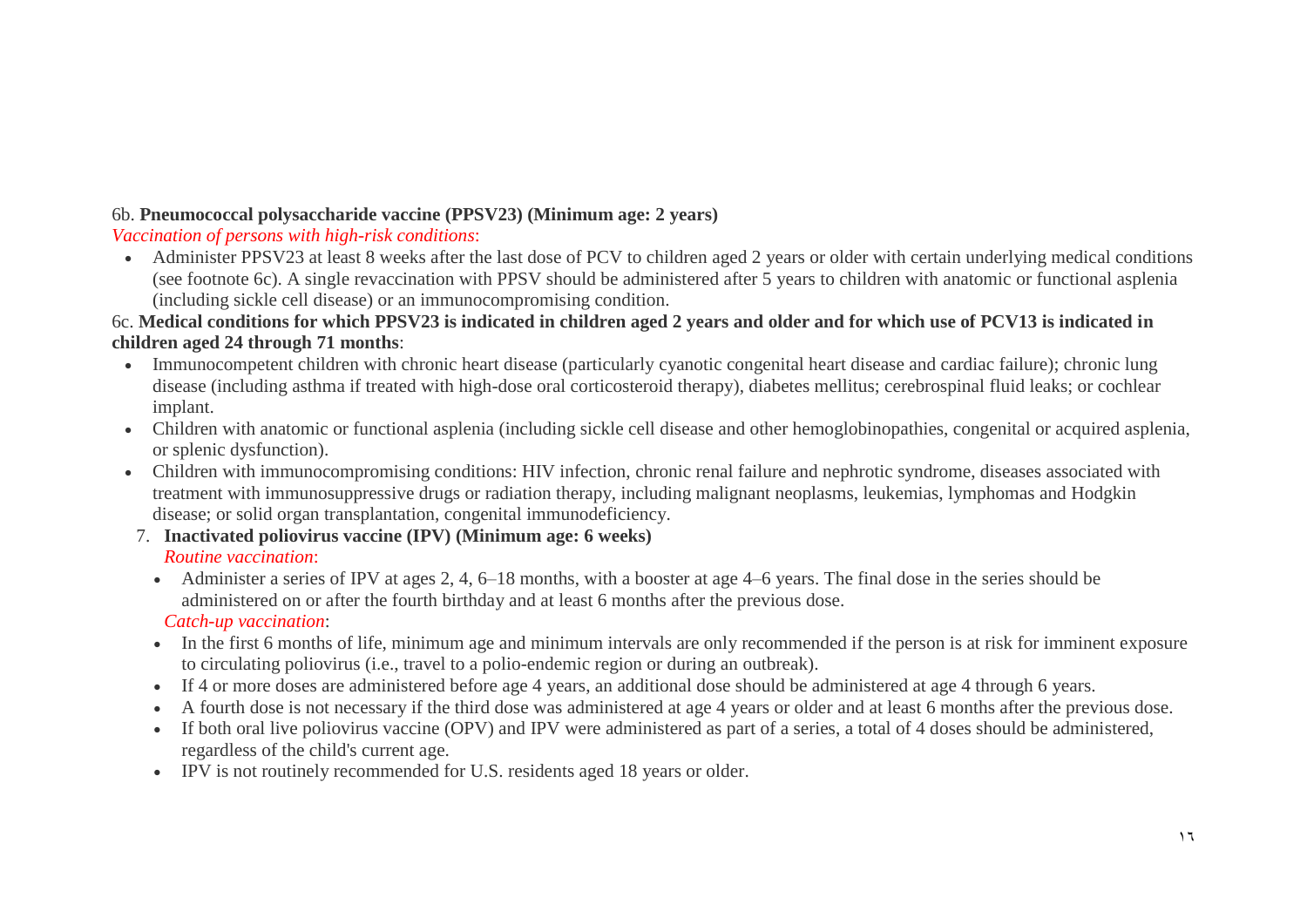- For other catch-up issues, see "Catch-up Immunization Schedule for Persons Aged 4 Months through 18 Years Who Start Late or Who Are More Than 1 Month Behind – United States, 2013".
- 8. **Influenza vaccines (Minimum age: 6 months for inactivated influenza vaccine [IIV]; 2 years for live, attenuated influenza vaccine [LAIV])**

*Routine vaccination*:

- Administer influenza vaccine annually to all children beginning at age 6 months. For most healthy, nonpregnant persons aged 2 through 49 years, either LAIV or IIV may be used. However, LAIV should NOT be administered to some persons, including 1) those with asthma, 2) children 2 through 4 years who had wheezing in the past 12 months, or 3) those who have any other underlying medical conditions that predispose them to influenza complications.
- Administer 1 dose to persons aged 9 years and older.

*For children aged 6 months through 8 years*:

- For the 2012–13 season, administer 2 doses (separated by at least 4 weeks) to children who are receiving influenza vaccine for the first time.
- For the 2013–14 season, follow dosing guidelines in the 2013 ACIP influenza vaccine recommendations.
- 9. **Measles, mumps, and rubella (MMR) vaccine (Minimum age: 12 months for routine vaccination)** *Routine vaccination*:
	- Administer the first dose of MMR vaccine at age 12 through 15 months, and the second dose at age 4 through 6 years. The second dose may be administered before age 4 years, provided at least 4 weeks have elapsed since the first dose.
	- Administer 1 dose of MMR vaccine to infants aged 6 through 11 months before departure from the United States for international travel. These children should be revaccinated with 2 doses of MMR vaccine, the first at age 12 through 15 months (12 months if the child remains in an area where disease risk is high), and the second dose at least 4 weeks later.
	- Administer 2 doses of MMR vaccine to children aged 12 months and older, before departure from the United States for international travel. The first dose should be administered on or after age 12 months and the second dose at least 4 weeks later.

*Catch-up vaccination*:

 Ensure that all school-aged children and adolescents have had 2 doses of MMR vaccine; the minimum interval between the 2 doses is 4 weeks.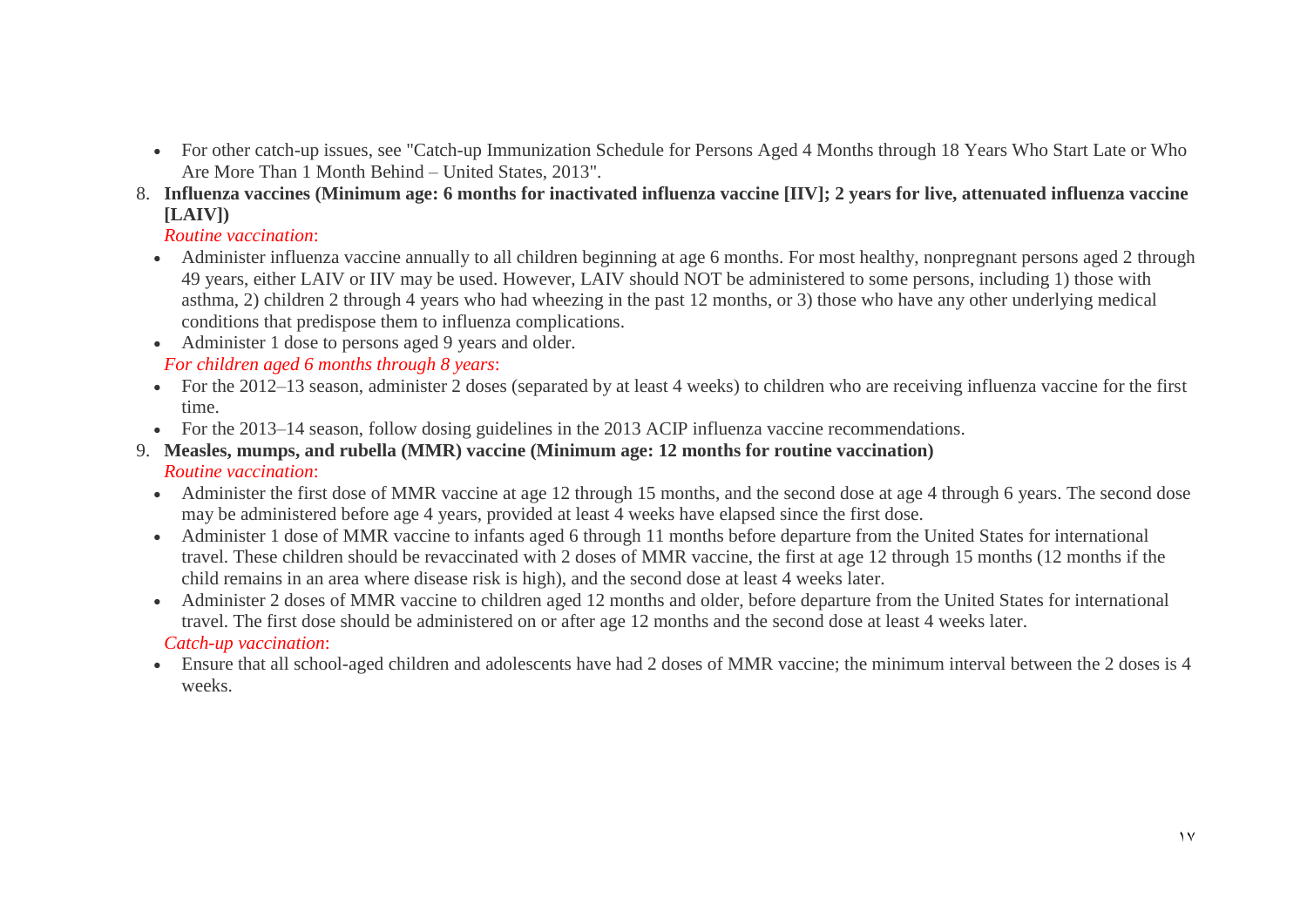### 10. **Varicella (VAR) vaccine (Minimum age: 12 months)**

### *Routine vaccination*:

• Administer the first dose of VAR vaccine at age 12 through 15 months, and the second dose at age 4 through 6 years. The second dose may be administered before age 4 years, provided at least 3 months have elapsed since the first dose. If the second dose was administered at least 4 weeks after the first dose, it can be accepted as valid.

### *Catch-up vaccination*:

 Ensure that all persons aged 7 through 18 years without evidence of immunity have 2 doses of varicella vaccine. For children aged 7 through 12 years the recommended minimum interval between doses is 3 months (if the second dose was administered at least 4 weeks after the first dose, it can be accepted as valid); for persons aged 13 years and older, the minimum interval between doses is 4 weeks.

# 11. **Hepatitis A vaccine (HepA) (Minimum age: 12 months)**

### *Routine vaccination*:

- Initiate the 2-dose HepA vaccine series for children aged 12 through 23 months; separate the 2 doses by 6 to 18 months.
- Children who have received 1 dose of HepA vaccine before age 24 months should receive a second dose 6 to 18 months after the first dose.
- For any person aged 2 years and older who has not already received the HepA vaccine series, 2 doses of HepA vaccine separated by 6 to 18 months may be administered if immunity against hepatitis A virus infection is desired.

# *Catch-up vaccination*:

• The minimum interval between the two doses is 6 months.

# *Special populations*:

 Administer 2 doses of HepA vaccine at least 6 months apart to previously unvaccinated persons who live in areas where vaccination programs target older children, or who are at increased risk for infection.

## 12. **Human papillomavirus (HPV) vaccine (HPV4 [Gardasil] and HPV2 [Cervarix]) (Minimum age: 9 years)** *Routine vaccination*:

- Administer a 3-dose series of HPV vaccine on a schedule of 0, 1-2, and 6 months to all adolescents aged 11-12 years. Either HPV4 or HPV2 may be used for females, and only HPV4 may be used for males.
- The vaccine series can be started beginning at age 9 years.
- Administer the second dose 1 to 2 months after the first dose and the third dose 6 months after the first dose (at least 24 weeks after the first dose).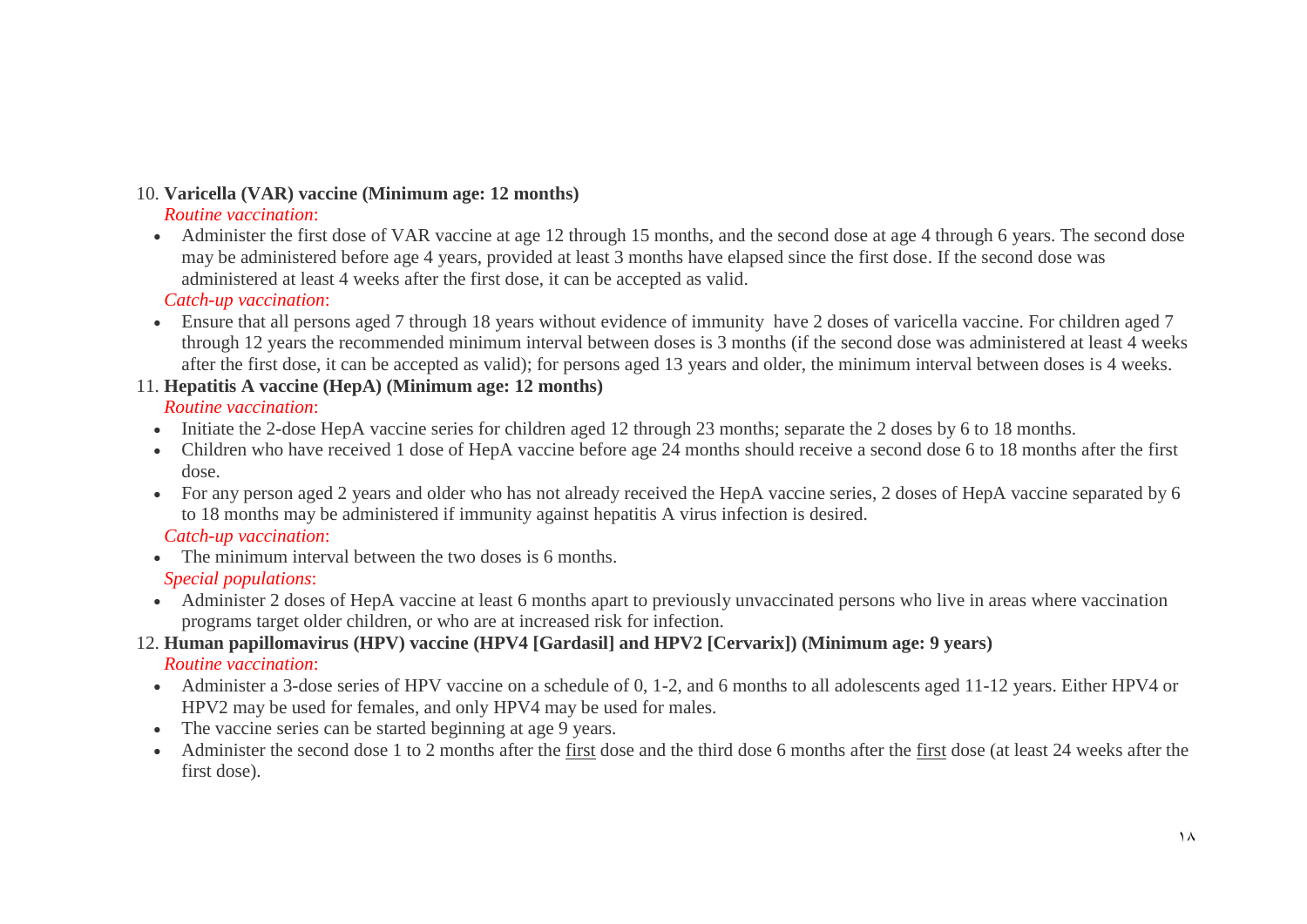### *Catch-up vaccination*:

- Administer the vaccine series to females (either HPV2 or HPV4) and males (HPV4) at age 13 through 18 years if not previously vaccinated.
- Use recommended routine dosing intervals (see above) for vaccine series catch-up.
- 13. **Meningococcal conjugate vaccines (MCV) (Minimum age: 6 weeks for Hib-MenCY, 9 months for Menactra [MCV4-D], 2 years for Menveo [MCV4-CRM])**

### *Routine vaccination*:

- Administer MCV4 vaccine at age 11–12 years, with a booster dose at age 16 years.
- Adolescents aged 11 through 18 years with human immunodeficiency virus (HIV) infection should receive a 2-dose primary series of MCV4, with at least 8 weeks between doses.
- For children aged 2 months through 10 years with high-risk conditions, see below.

### *Catch-up vaccination*:

- Administer MCV4 vaccine at age 13 through 18 years if not previously vaccinated.
- If the first dose is administered at age 13 through 15 years, a booster dose should be administered at age 16 through 18 years with a minimum interval of at least 8 weeks between doses.
- If the first dose is administered at age 16 years or older, a booster dose is not needed.
- For other catch-up issues, see "Catch-up Immunization Schedule for Persons Aged 4 Months through 18 Years Who Start Late or Who Are More Than 1 Month Behind – United States, 2013".

*Vaccination of persons with high-risk conditions*:

- For children younger than 19 months of age with anatomic or functional asplenia (including sickle cell disease), administer an infant series of Hib-MenCY at 2, 4, 6, and 12-15 months.
- For children aged 2 through 18 months with persistent complement component deficiency, administer either an infant series of Hib-MenCY at 2, 4, 6, and 12 through 15 months or a 2-dose primary series of MCV4-D starting at 9 months, with at least 8 weeks between doses. For children aged 19 through 23 months with persistent complement component deficiency who have not received a complete series of Hib-MenCY or MCV4-D, administer 2 primary doses of MCV4-D at least 8 weeks apart.
- For children aged 24 months and older with persistent complement component deficiency or anatomic or functional asplenia (including sickle cell disease), who have not received a complete series of Hib-MenCY or MCV4-D, administer 2 primary doses of either MCV4-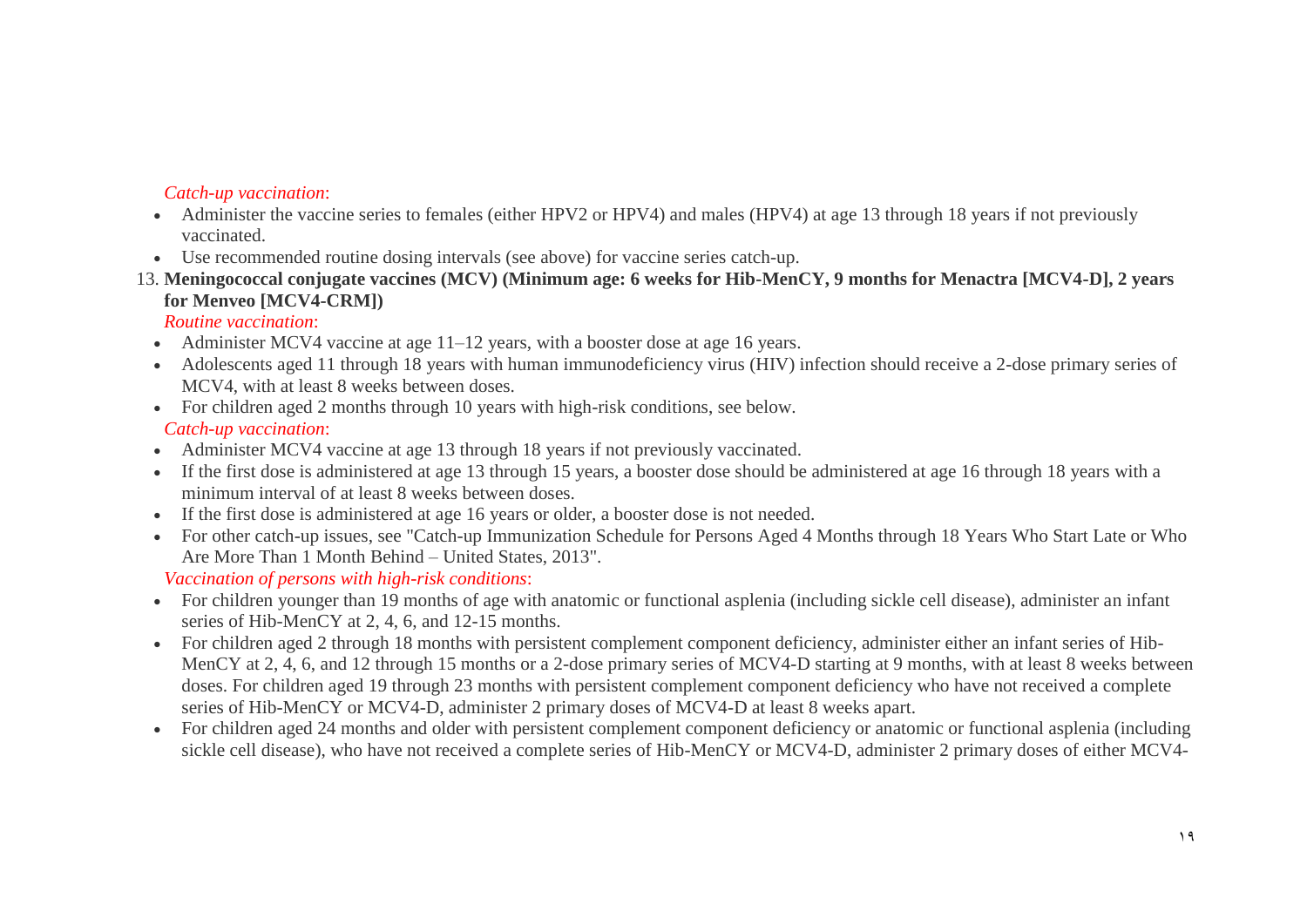D or MCV4-CRM. If MCV4-D (Menactra) is administered to a child with asplenia (including sickle cell disease), do not administer MCV4-D until 2 years of age and at least 4 weeks after the completion of all PCV13 doses.

- For children aged 9 months and older who are residents of or travelers to countries in the African meningitis belt or to the Hajj, administer an age appropriate formulation and series of MCV4 for protection against serogroups A and W-135. Prior receipt of Hib-MenCY is not sufficient for children traveling to the meningitis belt or the Hajj.
- For children who are present during outbreaks caused by a vaccine serogroup, administer or complete an age and formulationappropriate series of Hib-MenCY or MCV4.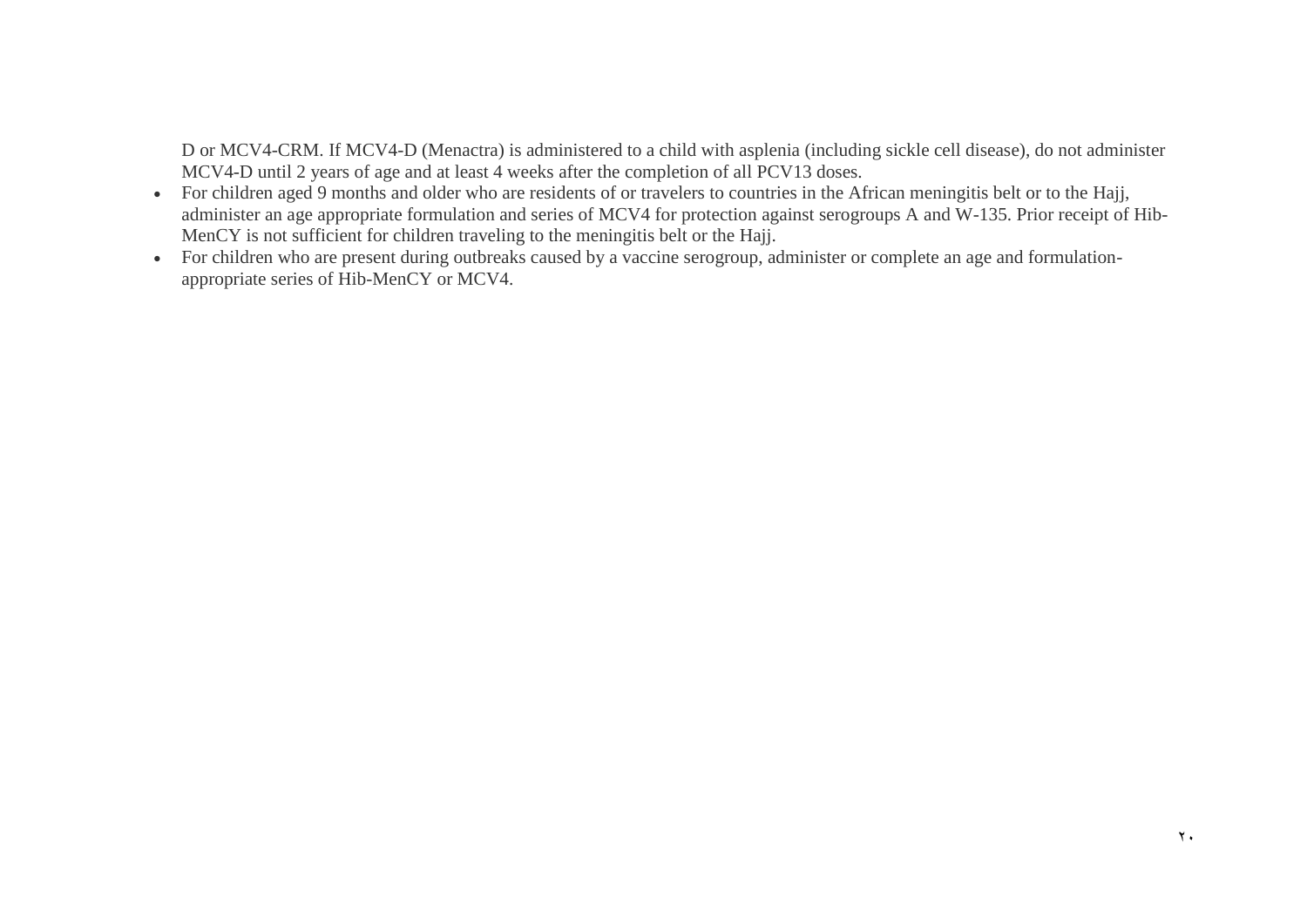| Vaccine $\blacktriangledown$<br>Age Group $\blacktriangleright$ 19-21 years | $ 22-26$ years                                                                 | $27-49$ years | $50-59$ years | $60-64$ years | $\geq 65$ years |  |  |  |
|-----------------------------------------------------------------------------|--------------------------------------------------------------------------------|---------------|---------------|---------------|-----------------|--|--|--|
| Influenza <sup>2,*</sup>                                                    | 1 dose annually                                                                |               |               |               |                 |  |  |  |
| Tetanus, diphtheria, pertussis (Td/Tdap) <sup>3,*</sup>                     | Substitute 1-time dose of Tdap for Td booster; then boost with Td every 10 yrs |               |               |               |                 |  |  |  |
| Varicella <sup>4,*</sup>                                                    | 2 doses                                                                        |               |               |               |                 |  |  |  |
| Human papillomavirus (HPV) Female <sup>5,*</sup>                            | 3 doses                                                                        |               |               |               |                 |  |  |  |
| Human papillomavirus (HPV) Male <sup>5,*</sup>                              | 3 doses                                                                        |               |               |               |                 |  |  |  |
| Zoster <sup>6</sup>                                                         |                                                                                |               |               |               | 1 dose          |  |  |  |
| Measles, mumps, rubella (MMR) <sup>7,*</sup>                                | 1 or 2 doses                                                                   |               |               |               |                 |  |  |  |
| Pneumococcal polysaccharide (PPSV23) <sup>8,9</sup>                         |                                                                                | 1 or 2 doses  |               |               | 1 dose          |  |  |  |
| Pneumococcal 13-valent conjugate<br>$(PCV13)^{10,*}$                        | 1 dose                                                                         |               |               |               |                 |  |  |  |
| Meningococcal 11,*                                                          | or more doses                                                                  |               |               |               |                 |  |  |  |
| <b>Hepatitis A</b> $^{12,*}$                                                |                                                                                |               | 2 doses       |               |                 |  |  |  |
| <b>Hepatitis B</b> $^{13,*}$                                                |                                                                                |               | 3 doses       |               |                 |  |  |  |

These recommendations must be read with the [footnotes](http://www.cdc.gov/vaccines/schedules/hcp/imz/adult-shell.html#footnotes) that follow.

\*Covered by the Vaccine Injury Compensation Program

For all persons in this category who meet the age requirements and who lack documentation of vaccination or have no evidence of previous infection; zoster vaccine recommended regardless of prior episode of zoster

Recommended if some other risk factor is present (e.g., on the basis of medical, occupational, lifestyle, or other indication)

Not routinely recommended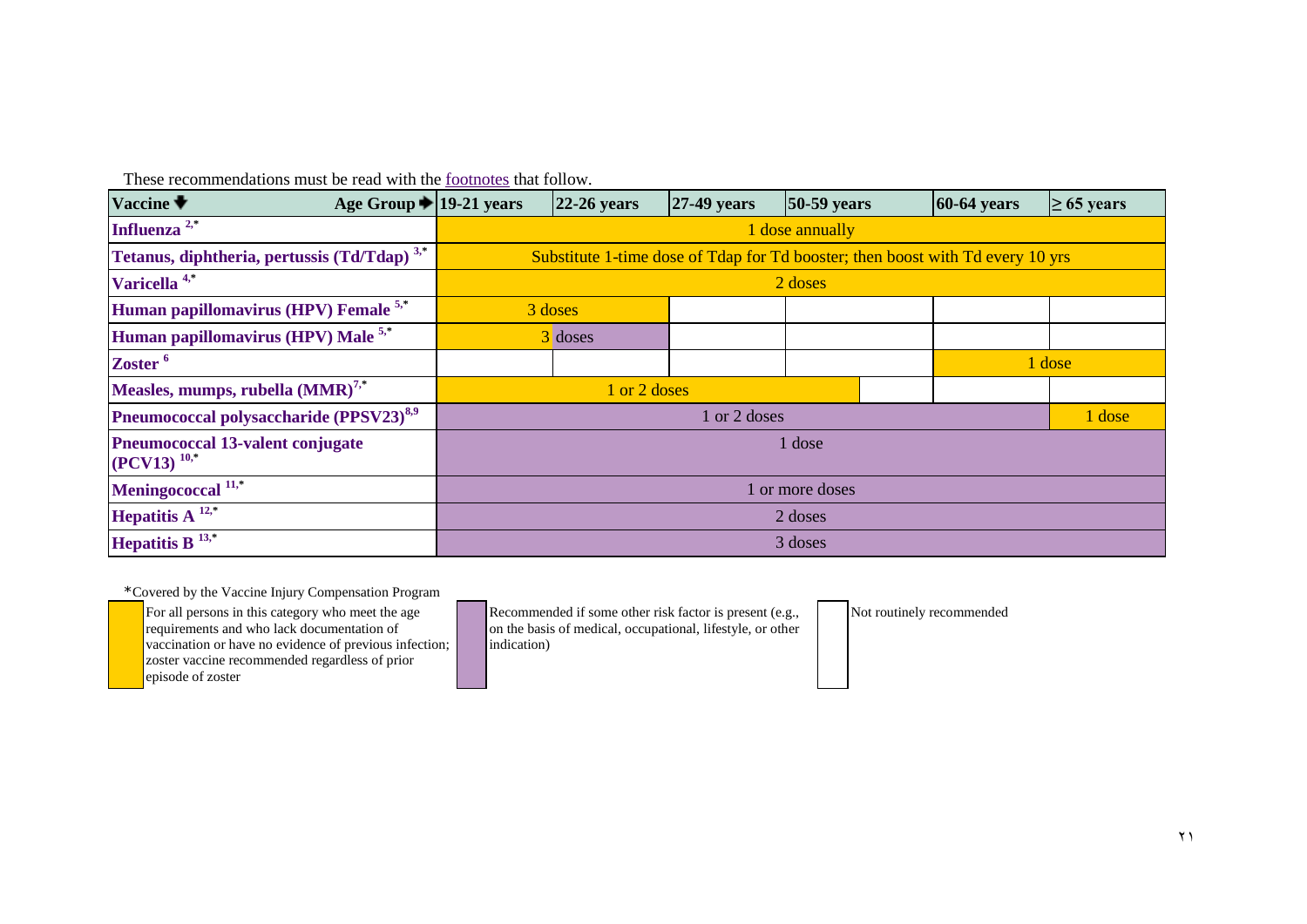| <b>Vaccine Indication Pregnancy</b>  |                               | <b>Heart</b><br>$HIV$ infection CD4+ T Men<br>Immuno-<br>lymph-ocyte count<br>who<br>disease,<br>compro-<br>mising<br>chronic<br>have<br>conditions<br>lung<br><b>sex</b> |                                                                                | <b>Asplenia</b><br>(including)<br>elective<br>splenectomy | <b>Chronic Kidney</b><br>liver<br>disease          | failure,<br>end-stage<br>renal                           | Dia-<br>betes                                                 | Health-<br>care<br>personnel |                                             |         |                 |  |
|--------------------------------------|-------------------------------|---------------------------------------------------------------------------------------------------------------------------------------------------------------------------|--------------------------------------------------------------------------------|-----------------------------------------------------------|----------------------------------------------------|----------------------------------------------------------|---------------------------------------------------------------|------------------------------|---------------------------------------------|---------|-----------------|--|
|                                      |                               | (excluding<br>human<br>immuno-<br>deficiency<br>virus [HIV])                                                                                                              | $/\mu L$                                                                       | $< 200$ cells $\geq 200$ cells<br>$/\mu L$                | with<br>men<br>(MSM)                               | disease,<br>chronic<br>alcohol-<br>ism                   | and<br>persistent<br>complement<br>component<br>deficiencies) |                              | disease,<br>receipt of<br>hemo-<br>dialysis |         |                 |  |
| Influenza <sup>2,*</sup>             | 1 dose IIV annually           |                                                                                                                                                                           |                                                                                |                                                           | 1 dose<br><b>IIV</b> or<br><b>LAIV</b><br>annually | 1 dose IIV<br>1 dose IIV annually<br>or LAIV<br>annually |                                                               |                              |                                             |         |                 |  |
| $Td/T$ dap <sup>3,*</sup>            | 1 dose Tdap each<br>pregnancy |                                                                                                                                                                           | Substitute 1-time dose of Tdap for Td booster; then boost with Td every 10 yrs |                                                           |                                                    |                                                          |                                                               |                              |                                             |         |                 |  |
| Varicella <sup>4,*</sup>             |                               | Contraindicated                                                                                                                                                           |                                                                                |                                                           |                                                    |                                                          | 2 doses                                                       |                              |                                             |         |                 |  |
| HPV Female <sup>5,*</sup>            |                               |                                                                                                                                                                           | 3 doses through age 26 yrs                                                     |                                                           |                                                    |                                                          | 3 doses through age 26 yrs                                    |                              |                                             |         |                 |  |
| HPV Male $5$ ,*                      |                               |                                                                                                                                                                           | 3 doses through age 26 yrs                                                     |                                                           |                                                    |                                                          | 3 doses through age 21 yrs                                    |                              |                                             |         |                 |  |
| Zoster <sup>6</sup>                  |                               | Contraindicated                                                                                                                                                           |                                                                                |                                                           |                                                    | 1 dose                                                   |                                                               |                              |                                             |         |                 |  |
| $MMR^{\frac{7}{7}}$                  |                               | Contraindicated                                                                                                                                                           |                                                                                |                                                           |                                                    |                                                          | 1 or 2 doses                                                  |                              |                                             |         |                 |  |
| <b>PPSV238,9</b>                     | 1 or 2 doses                  |                                                                                                                                                                           | 1 or 2 doses                                                                   |                                                           | 1 or 2<br>doses                                    |                                                          |                                                               | 1 or 2 doses                 |                                             |         | 1 or 2<br>doses |  |
| $PCV13^{10,*}$                       |                               |                                                                                                                                                                           | 1 dose                                                                         |                                                           |                                                    | 1 dose                                                   | 1 dose                                                        | 1 dose                       | 1 dose                                      |         | 1 dose          |  |
| Meningococcal <sup>11,*</sup>        |                               | 1 or more doses                                                                                                                                                           |                                                                                |                                                           |                                                    |                                                          | 1 or more<br>doses                                            |                              | 1 or more doses                             |         |                 |  |
| <b>Hepatitis A</b> $\overline{12,*}$ |                               | 2 doses                                                                                                                                                                   |                                                                                |                                                           |                                                    |                                                          | 2 doses                                                       | 2 doses                      |                                             | 2 doses |                 |  |
| <b>Hepatitis B</b> $^{13,*}$         | 3 doses                       |                                                                                                                                                                           |                                                                                | 3 doses                                                   |                                                    |                                                          | 3 doses<br>3 doses                                            |                              |                                             |         |                 |  |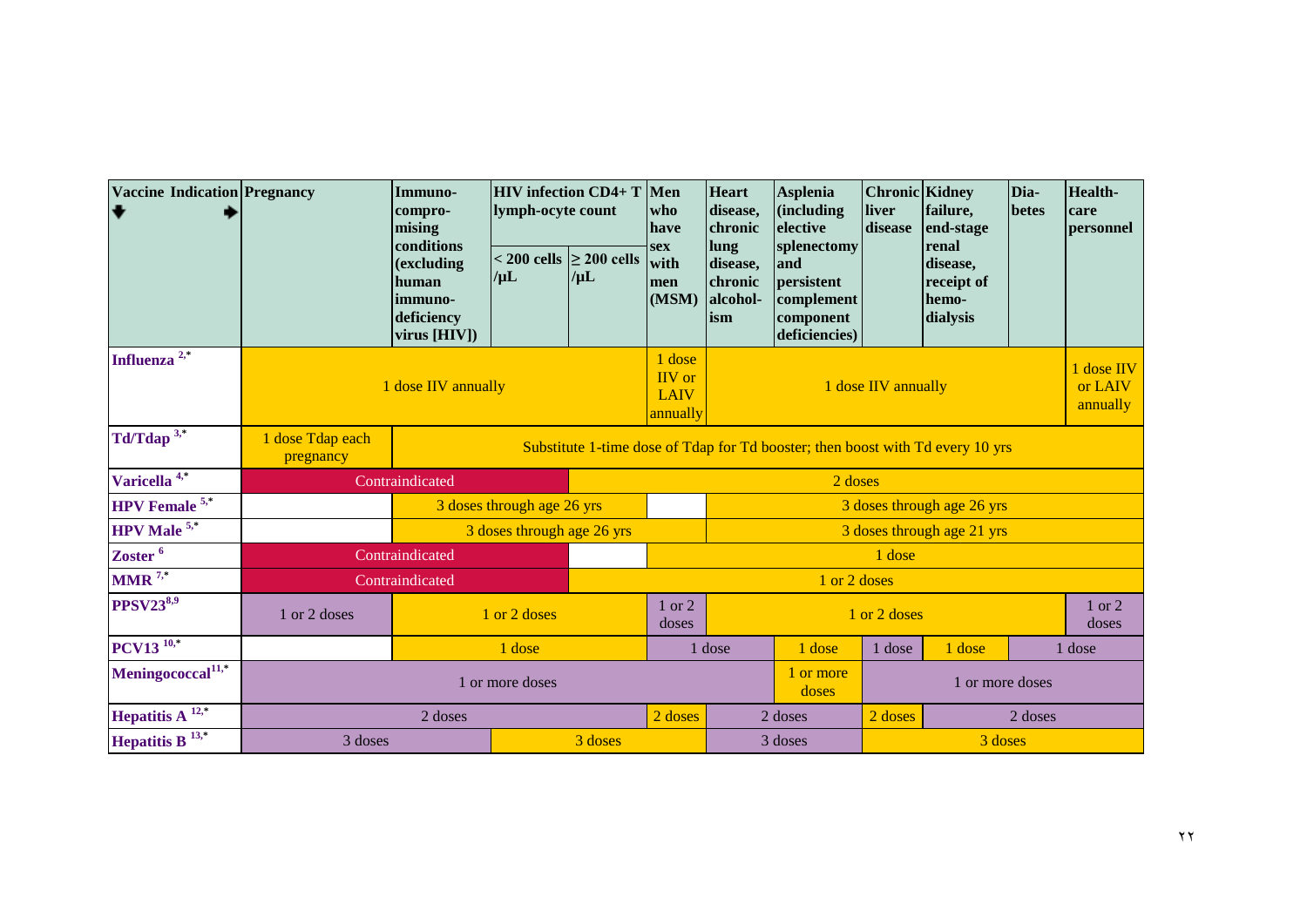\*Covered by the Vaccine Injury Compensation Program

For all persons in this category who meet the age requirements and who lack documentation of vaccination or have no evidence of previous infection; zoster vaccine recommended regardless of prior episode of zoster

Recommended if some other risk factor is present (e.g., on the basis of medical, occupational, lifestyle, or other indications)

No recommendation

### **Footnotes:**

#### 1. **Influenza vaccination**

- Annual vaccination against influenza is recommended for all persons aged 6 months and older.
- Persons aged 6 months and older, including pregnant women, can receive the inactivated influenza vaccine (IIV).
- Healthy, nonpregnant persons aged 2–49 years without high-risk medical conditions can receive either intranasally administered live, attenuated influenza vaccine (LAIV) (FluMist), or IIV. Health-care personnel who care for severely immunocompromised persons (i.e., those who require care in a protected environment) should receive IIV rather than LAIV.
- The intramuscularly or intradermally administered IIV are options for adults aged 18–64 years.
- Adults aged 65 years and older can receive the standard dose IIV or the high-dose IIV (Fluzone High-Dose).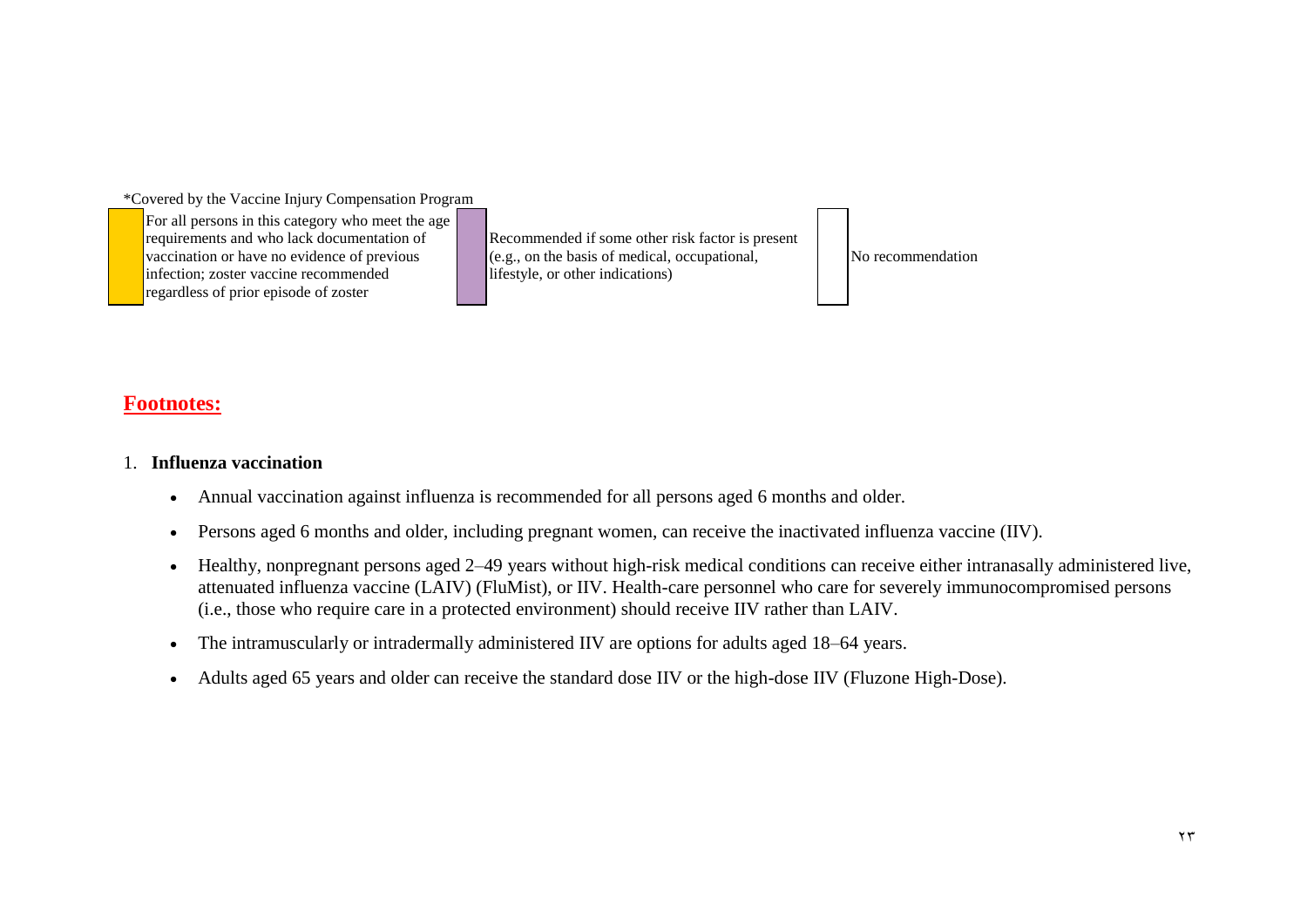### 2. **Diphtheria and tetanus toxoids and acellular pertussis (Td/Tdap) vaccine. (Minimum age: 6 weeks)**

- Administer one dose of Tdap vaccine to pregnant women during each pregnancy (preferred during 27–36 weeks' gestation), regardless of number of years since prior Td or Tdap vaccination.
- Administer Tdap to all other adults who have not previously received Tdap or for whom vaccine status is unknown. Tdap can be administered regardless of interval since the most recent tetanus or diphtheria-toxoid containing vaccine.
- Adults with an unknown or incomplete history of completing a 3-dose primary vaccination series with Td-containing vaccines should begin or complete a primary vaccination series including a Tdap dose.
- For unvaccinated adults, administer the first 2 doses at least 4 weeks apart and the third dose 6–12 months after the second.
- For incompletely vaccinated (i.e., less than 3 doses) adults, administer remaining doses.

### 3. **Varicella vaccination**

- All adults without evidence of immunity to varicella (as defined below) should receive 2 doses of single-antigen varicella vaccine or a second dose if they have received only 1 dose.
- Special consideration for vaccination should be given to those who have close contact with persons at high risk for severe disease (e.g., health-care personnel and family contacts of persons with immunocompromising conditions) or are at high risk for exposure or transmission (e.g., teachers; child care employees; residents and staff members of institutional settings, including correctional institutions; college students; military personnel; adolescents and adults living in households with children; nonpregnant women of childbearing age; and international travelers).
- Pregnant women should be assessed for evidence of varicella immunity. Women who do not have evidence of immunity should receive the first dose of varicella vaccine upon completion or termination of pregnancy and before discharge from the health-care facility. The second dose should be administered 4–8 weeks after the first dose.
- Evidence of immunity to varicella in adults includes any of the following:
	- o documentation of 2 doses of varicella vaccine at least 4 weeks apart;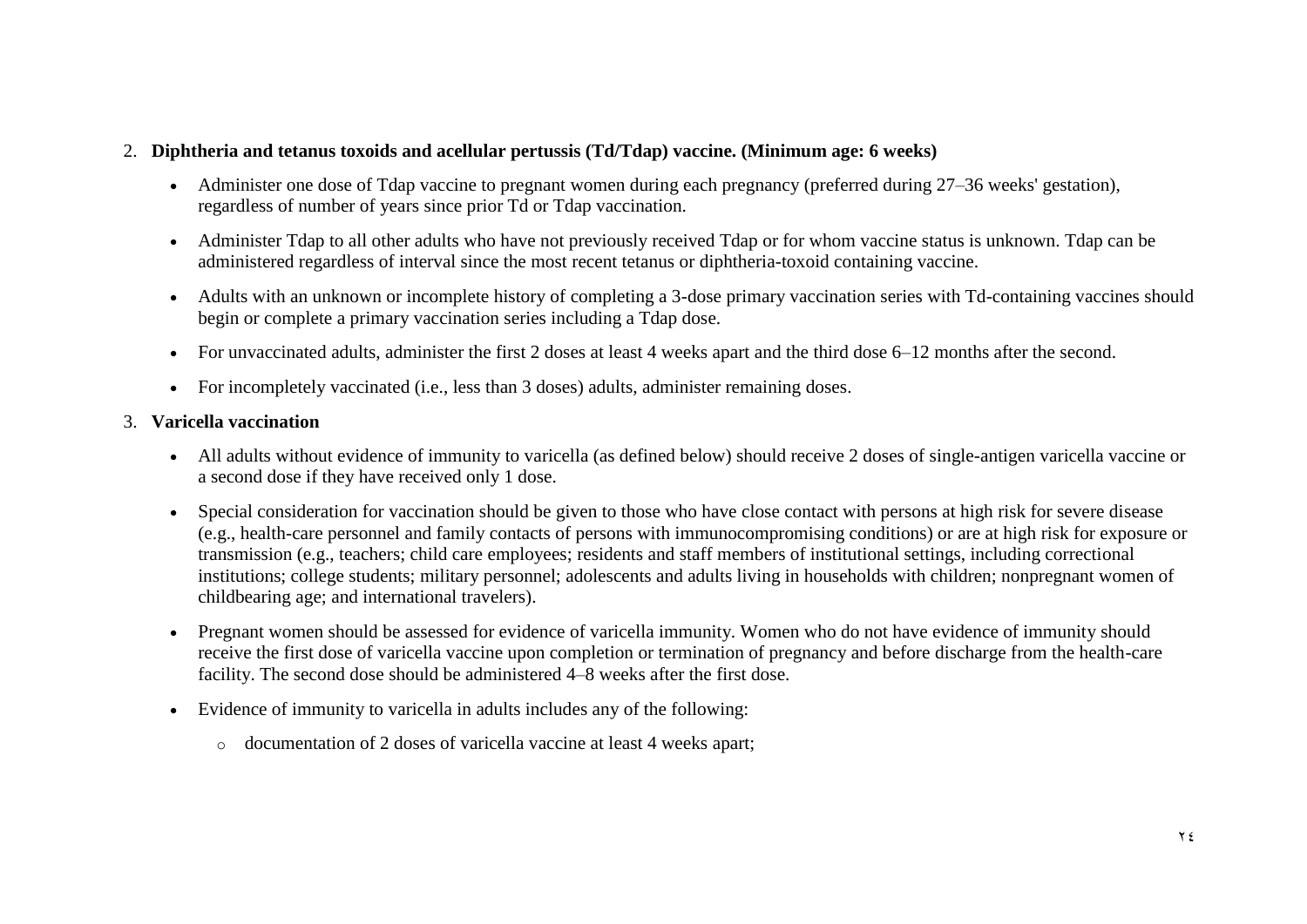- o U.S.-born before 1980 except health-care personnel and pregnant women;
- o history of varicella based on diagnosis or verification of varicella disease by a health-care provider;
- o history of herpes zoster based on diagnosis or verification of herpes zoster disease by a health-care provider; or
- o laboratory evidence of immunity or laboratory confirmation of disease.

### 4. **Human papillomavirus (HPV) vaccination**

- Two vaccines are licensed for use in females, bivalent HPV vaccine (HPV2) and quadrivalent HPV vaccine (HPV4), and one HPV vaccine for use in males (HPV4).
- For females, either HPV4 or HPV2 is recommended in a 3-dose series for routine vaccination at age 11 or 12 years, and for those aged 13 through 26 years, if not previously vaccinated.
- For males, HPV4 is recommended in a 3-dose series for routine vaccination at age 11 or 12 years, and for those aged 13 through 21 years, if not previously vaccinated. Males aged 22 through 26 years may be vaccinated.
- HPV4 is recommended for men who have sex with men (MSM) through age 26 years for those who did not get any or all doses when they were younger.
- Vaccination is recommended for immunocompromised persons (including those with HIV infection) through age 26 years for those who did not get any or all doses when they were younger.
- A complete series for either HPV4 or HPV2 consists of 3 doses. The second dose should be administered 1–2 months after the first dose; the third dose should be administered 6 months after the first dose (at least 24 weeks after the first dose).
- HPV vaccines are not recommended for use in pregnant women. However, pregnancy testing is not needed before vaccination. If a woman is found to be pregnant after initiating the vaccination series, no intervention is needed; the remainder of the 3-dose series should be delayed until completion of pregnancy.
- Although HPV vaccination is not specifically recommended for health-care personnel (HCP) based on their occupation, HCP should receive the HPV vaccine as recommended.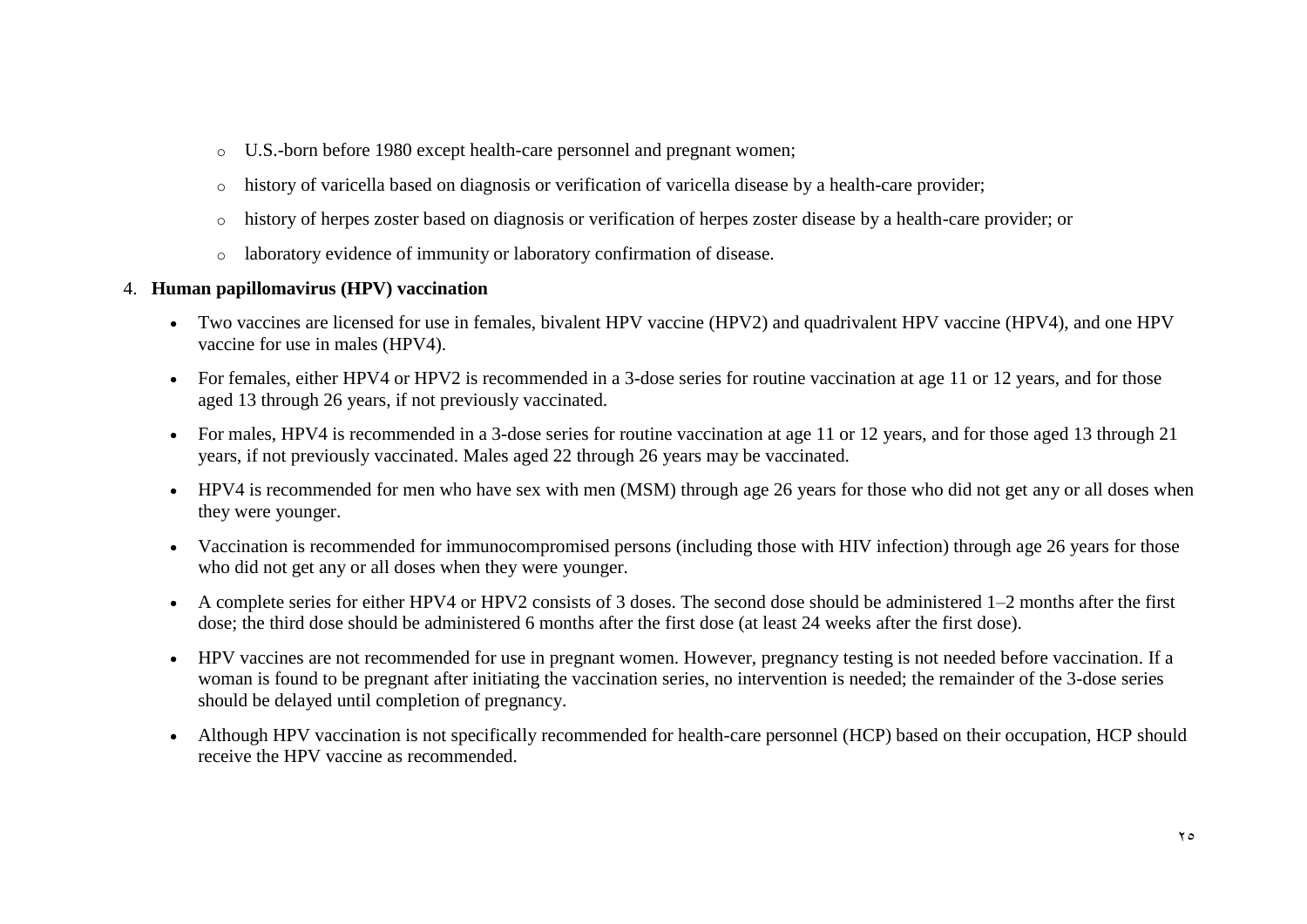#### 5. **Zoster vaccination**

- A single dose of zoster vaccine is recommended for adults aged 60 years and older regardless of whether they report a prior episode of herpes zoster. Although the vaccine is licensed by the Food and Drug Administration (FDA) for use among and can be administered to persons aged 50 years and older, ACIP recommends that vaccination begins at age 60 years.
- Persons aged 60 years and older with chronic medical conditions may be vaccinated unless their condition constitutes a contraindication, such as pregnancy or severe immunodeficiency.
- Although zoster vaccination is not specifically recommended for HCP, they should receive the vaccine if they are in the recommended age group.

#### 6. **Measles, mumps, rubella (MMR) vaccination**

 Adults born before 1957 generally are considered immune to measles and mumps. All adults born in 1957 or later should have documentation of 1 or more doses of MMR vaccine unless they have a medical contraindication to the vaccine, or laboratory evidence of immunity to each of the three diseases. Documentation of provider-diagnosed disease is not considered acceptable evidence of immunity for measles, mumps, or rubella.

#### **Measles component:**

- A routine second dose of MMR vaccine, administered a minimum of 28 days after the first dose, is recommended for adults who
	- o are students in postsecondary educational institutions;
	- o work in a health-care facility; or
	- o plan to travel internationally.
- Persons who received inactivated (killed) measles vaccine or measles vaccine of unknown type during 1963–1967 should be revaccinated with 2 doses of MMR vaccine.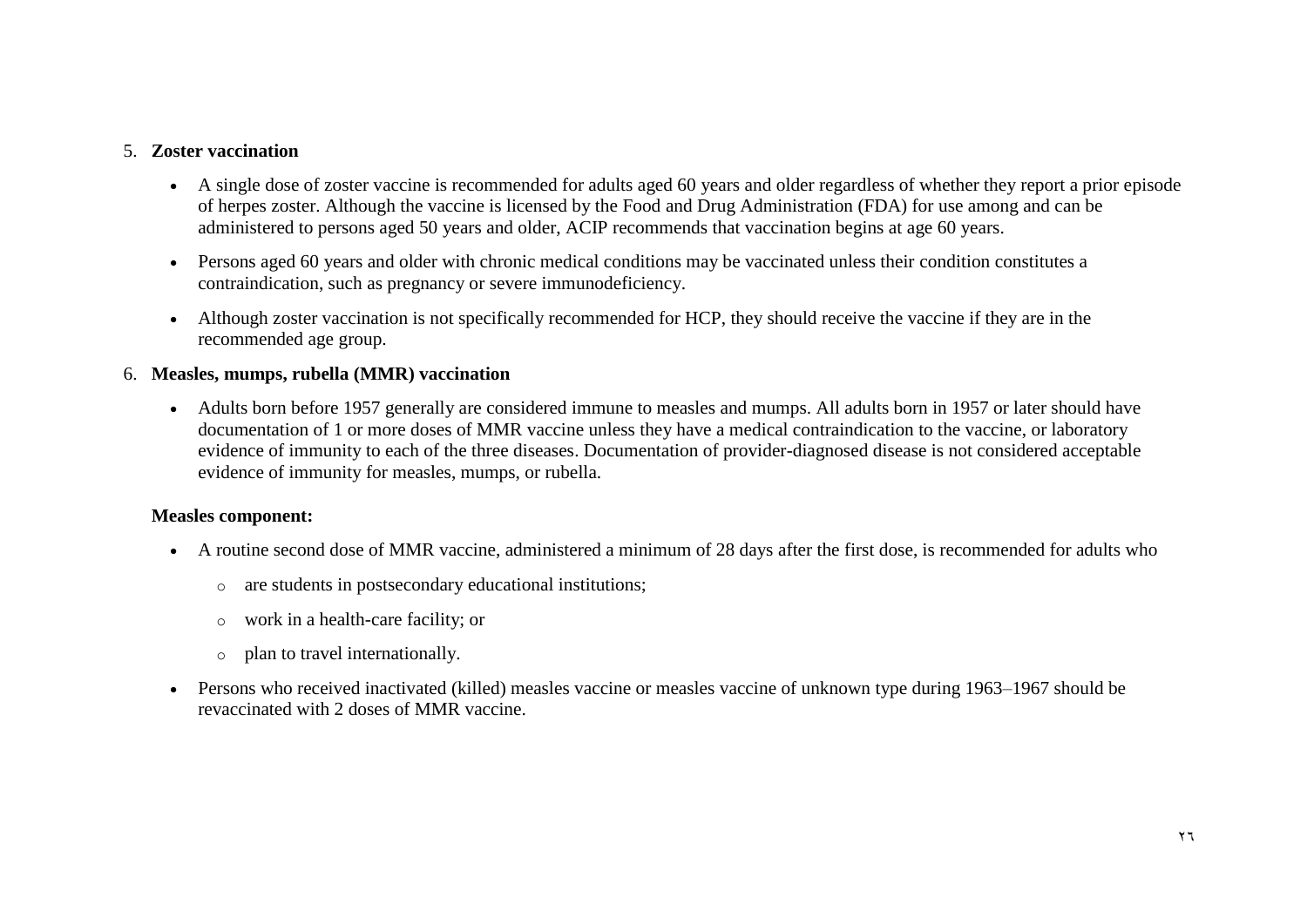#### **Mumps component:**

- A routine second dose of MMR vaccine, administered a minimum of 28 days after the first dose, is recommended for adults who
	- o are students in a postsecondary educational institution;
	- o work in a health-care facility; or
	- o plan to travel internationally.
- Persons vaccinated before 1979 with either killed mumps vaccine or mumps vaccine of unknown type who are at high risk for mumps infection (e.g., persons who are working in a health-care facility) should be considered for revaccination with 2 doses of MMR vaccine.

#### **Rubella component:**

 For women of childbearing age, regardless of birth year, rubella immunity should be determined. If there is no evidence of immunity, women who are not pregnant should be vaccinated. Pregnant women who do not have evidence of immunity should receive MMR vaccine upon completion or termination of pregnancy and before discharge from the health-care facility.

### **HCP born before 1957:**

 For unvaccinated health-care personnel born before 1957 who lack laboratory evidence of measles, mumps, and/or rubella immunity or laboratory confirmation of disease, health-care facilities should consider vaccinating personnel with 2 doses of MMR vaccine at the appropriate interval for measles and mumps or 1 dose of MMR vaccine for rubella.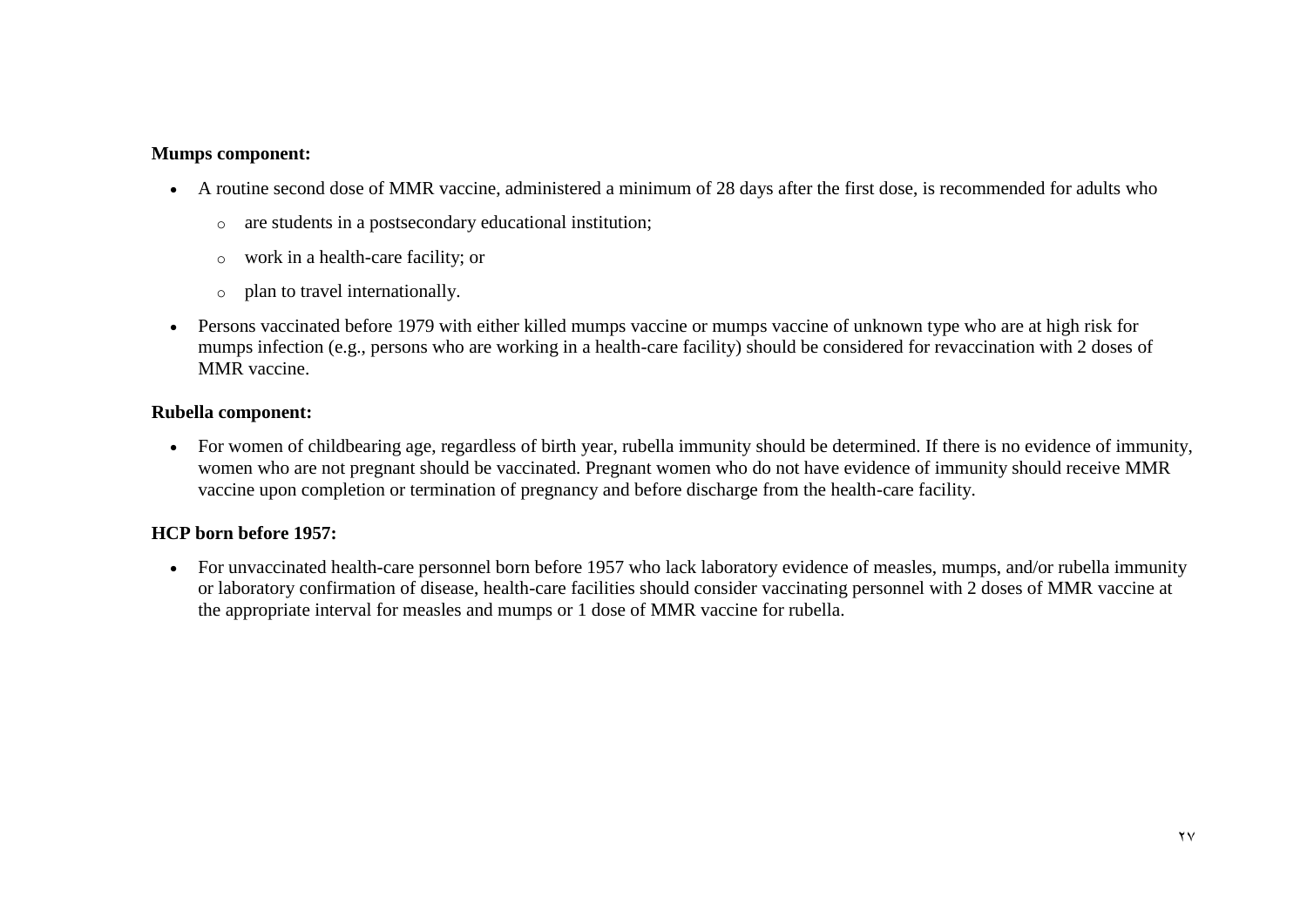### 7. **Pneumococcal polysaccharide (PPSV23) vaccination**

- Vaccinate all persons with the following indications:
	- o all adults aged 65 years and older;
	- o adults younger than age 65 years with chronic lung disease (including chronic obstructive pulmonary disease, emphysema, and asthma); chronic cardiovascular diseases; diabetes mellitus; chronic renal failure; nephrotic syndrome; chronic liver disease (including cirrhosis); alcoholism; cochlear implants; cerebrospinal fluid leaks; immunocompromising conditions; and functional or anatomic asplenia (e.g., sickle cell disease and other hemoglobinopathies, congenital or acquired asplenia, splenic dysfunction, or splenectomy [if elective splenectomy is planned, vaccinate at least 2 weeks before surgery]);
	- o residents of nursing homes or long-term care facilities; and
	- o adults who smoke cigarettes.
- Persons with immunocompromising conditions and other selected conditions are recommended to receive PCV13 and PPSV23 vaccines. See [footnote #9](http://www.cdc.gov/vaccines/schedules/hcp/imz/adult-conditions-shell.html#f10) for information on timing of PCV13 and PPSV23 vaccinations.
- Persons with asymptomatic or symptomatic HIV infection should be vaccinated as soon as possible after their diagnosis.
- When cancer chemotherapy or other immunosuppressive therapy is being considered, the interval between vaccination and initiation of immunosuppressive therapy should be at least 2 weeks. Vaccination during chemotherapy or radiation therapy should be avoided.
- Routine use of PPSV23 is not recommended for American Indians/Alaska Natives or other persons younger than age 65 years unless they have underlying medical conditions that are PPSV23 indications. However, public health authorities may consider recommending PPSV23 for American Indians/Alaska Natives who are living in areas where the risk for invasive pneumococcal disease is increased.
- When indicated, PPSV23 should be administered to patients who are uncertain of their vaccination status and there is no record of previous vaccination. When PCV13 is also indicated, a dose of PCV13 should be given first (see [footnote #9\)](http://www.cdc.gov/vaccines/schedules/hcp/imz/adult-conditions-shell.html#f10).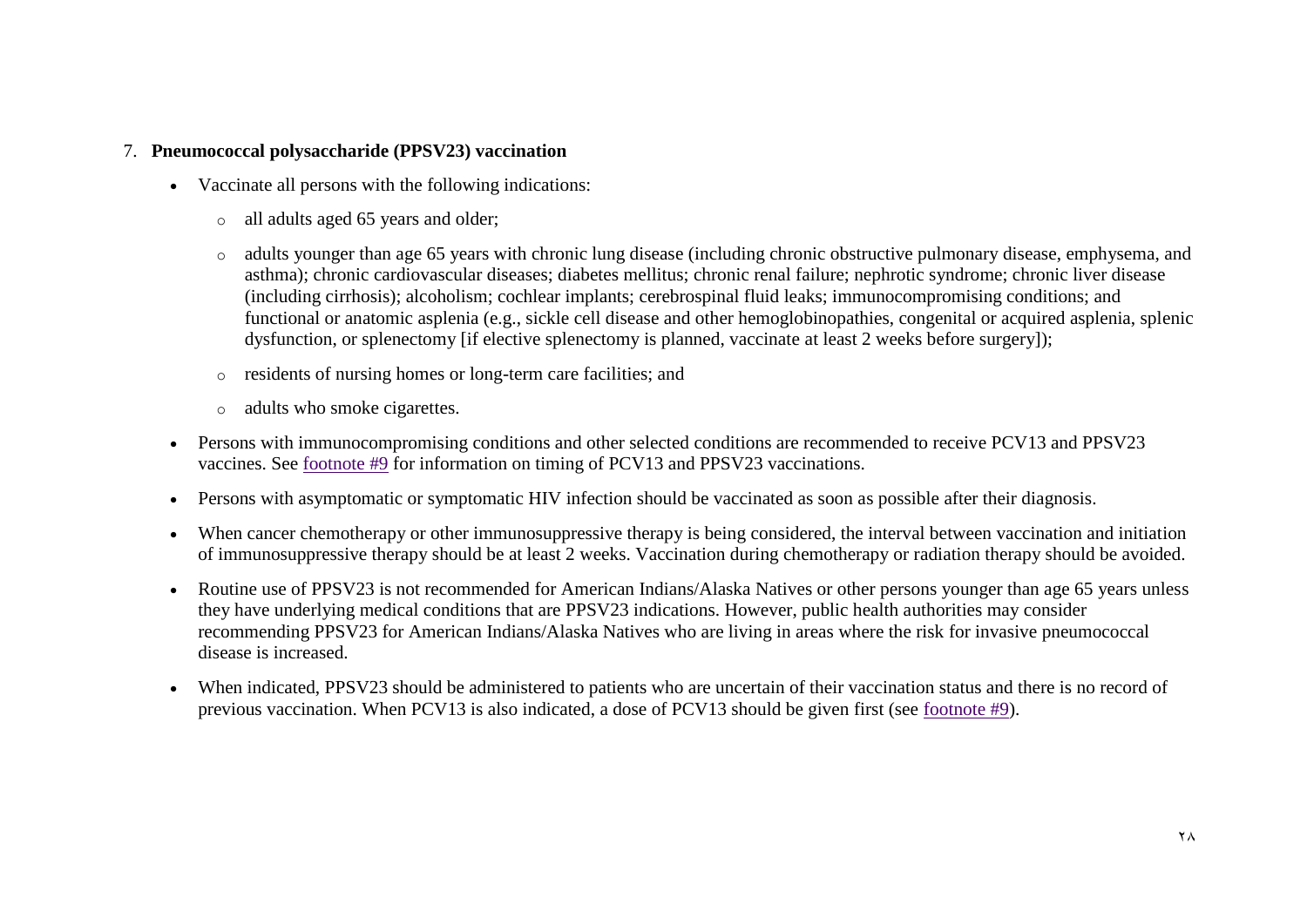#### 8. **Revaccination with PPSV23**

- One-time revaccination 5 years after the first dose is recommended for persons aged 19 through 64 years with chronic renal failure or nephrotic syndrome; functional or anatomic asplenia (e.g., sickle cell disease or splenectomy); and for persons with immunocompromising conditions.
- Persons who received 1 or 2 doses of PPSV23 before age 65 years for any indication should receive another dose of the vaccine at age 65 years or later if at least 5 years have passed since their previous dose.
- No further doses are needed for persons vaccinated with PPSV23 at or after age 65 years.

### 9. **Pneumococcal conjugate 13-valent vaccination (PCV13)**

- Adults aged 19 years or older with immunocompromising conditions (including chronic renal failure and nephrotic syndrome), functional or anatomic asplenia, CSF leaks or cochlear implants, and who have not previously received PCV13 or PPSV23 should receive a single dose of PCV13 followed by a dose of PPSV23 at least 8 weeks later.
- Adults aged 19 years or older with the aforementioned conditions who have previously received one or more doses of PPSV23 should receive a dose of PCV13 one or more years after the last PPSV23 dose was received. For those that require additional doses of PPSV23, the first such dose should be given no sooner than 8 weeks after PCV13 and at least 5 years since the most recent dose of PPSV23.
- When indicated, PCV13 should be administered to patients who are uncertain of their vaccination status history and there is no record of previous vaccination.
- Although PCV13 is licensed by the Food and Drug Administration (FDA) for use among and can be administered to persons aged 50 years and older, ACIP recommends PCV13 for adults aged 19 years and older with the specific medical conditions noted above.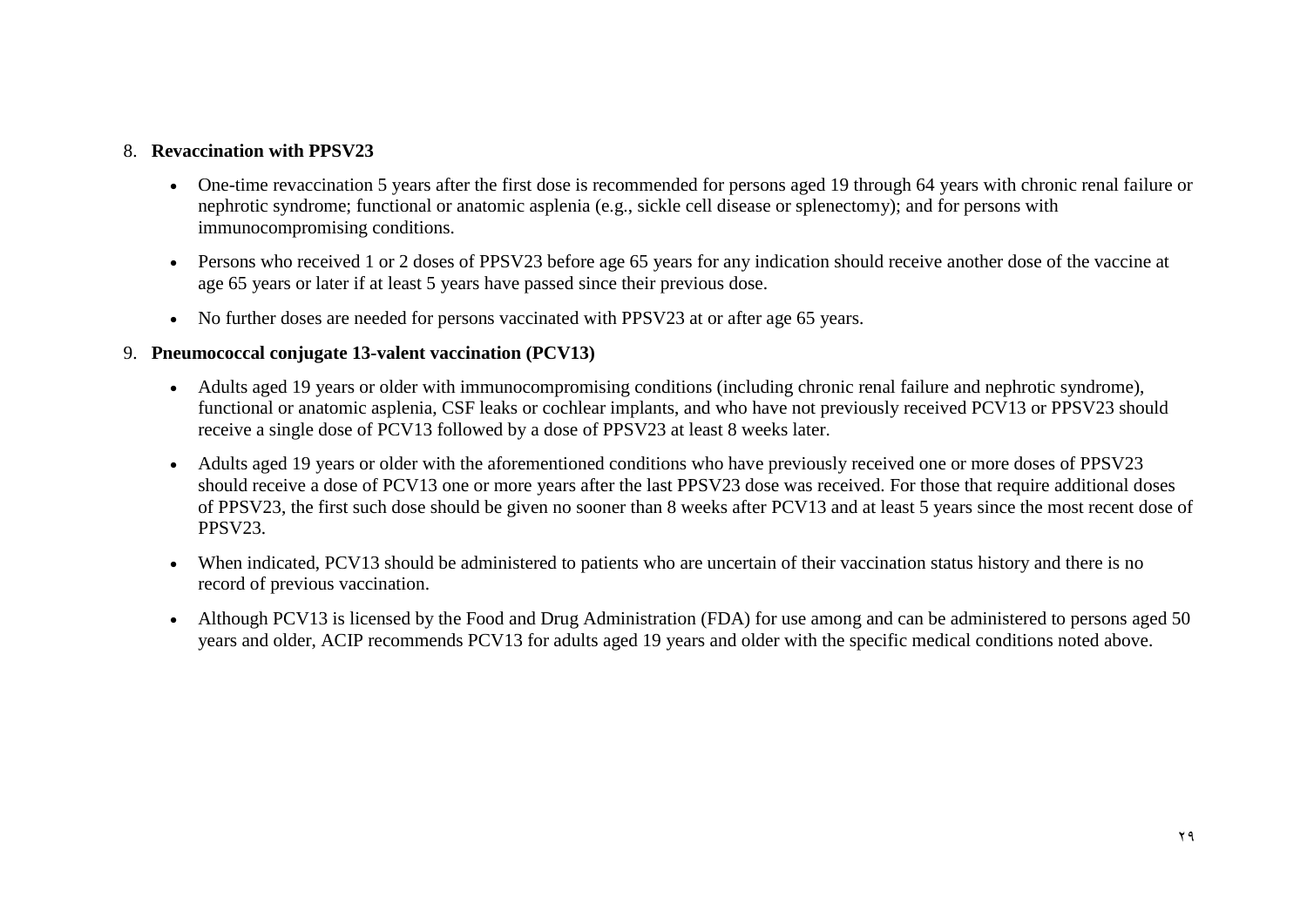#### 10. **Meningococcal vaccination**

- Administer 2 doses of meningococcal conjugate vaccine quadrivalent (MCV4) at least 2 months apart to adults with functional asplenia or persistent complement component deficiencies.
- HIV-infected persons who are vaccinated also should receive 2 doses.
- Administer a single dose of meningococcal vaccine to microbiologists routinely exposed to isolates of Neisseria meningitidis, military recruits, and persons who travel to or live in countries in which meningococcal disease is hyperendemic or epidemic.
- First-year college students up through age 21 years who are living in residence halls should be vaccinated if they have not received a dose on or after their 16th birthday.
- MCV4 is preferred for adults with any of the preceding indications who are aged 55 years and younger; meningococcal polysaccharide vaccine (MPSV4) is preferred for adults aged 56 years and older.
- Revaccination with MCV4 every 5 years is recommended for adults previously vaccinated with MCV4 or MPSV4 who remain at increased risk for infection (e.g., adults with anatomic or functional asplenia or persistent complement component deficiencies).

### 11. **Hepatitis A vaccination**

- Vaccinate any person seeking protection from hepatitis A virus (HAV) infection and persons with any of the following indications:
	- $\circ$  men who have sex with men and persons who use injection or noninjection illicit drugs;
	- o persons working with HAV-infected primates or with HAV in a research laboratory setting;
	- o persons with chronic liver disease and persons who receive clotting factor concentrates;
	- $\circ$  persons traveling to or working in countries that have high or intermediate endemicity of hepatitis A; and
	- o unvaccinated persons who anticipate close personal contact (e.g., household or regular babysitting) with an international adoptee during the first 60 days after arrival in the United States from a country with high or intermediate endemicity. The first dose of the 2-dose hepatitis A vaccine series should be administered as soon as adoption is planned, ideally 2 or more weeks before the arrival of the adoptee.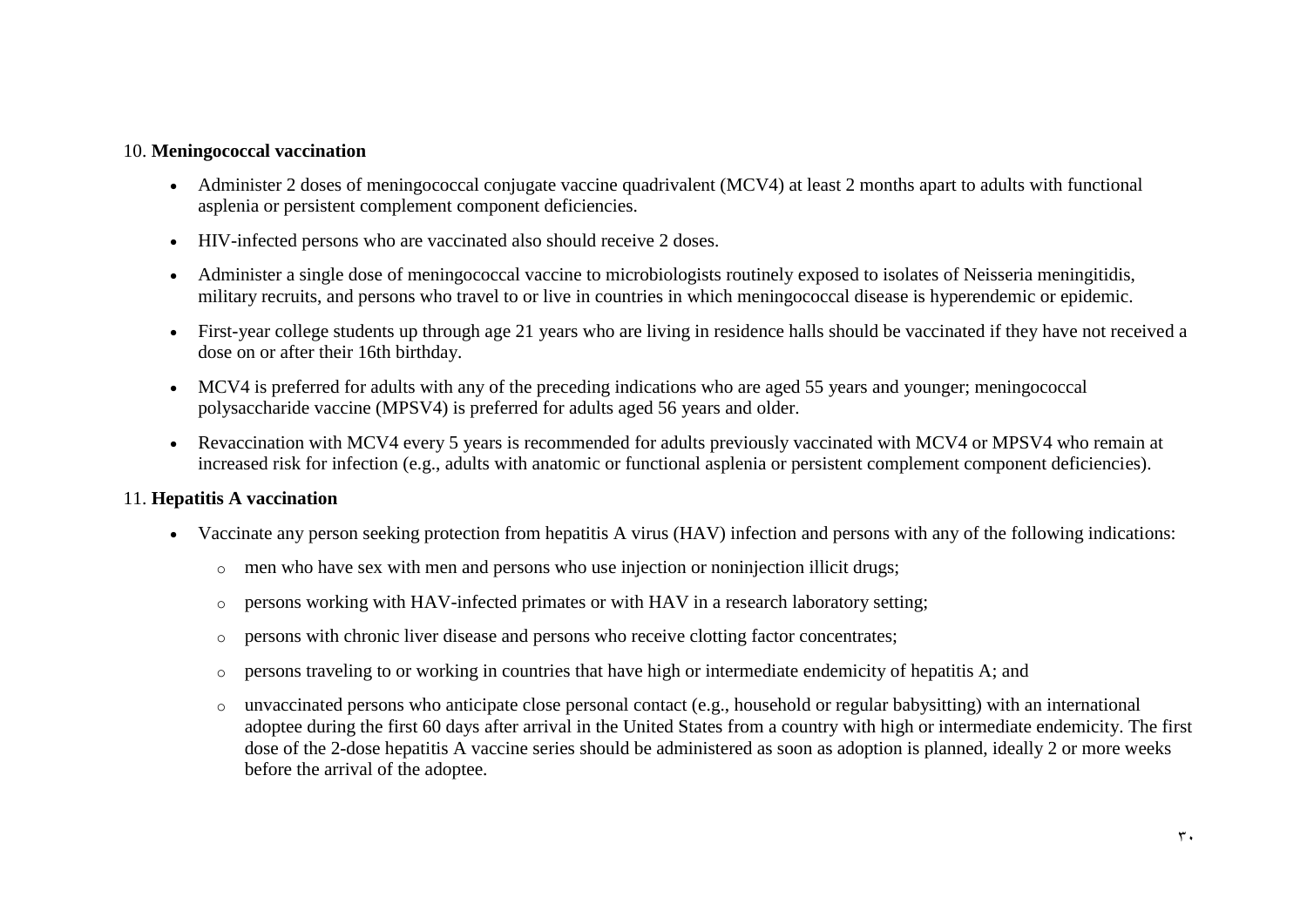Single-antigen vaccine formulations should be administered in a 2-dose schedule at either 0 and 6–12 months (Havrix), or 0 and 6–18 months (Vaqta). If the combined hepatitis A and hepatitis B vaccine (Twinrix) is used, administer 3 doses at 0, 1, and 6 months; alternatively, a 4-dose schedule may be used, administered on days 0, 7, and 21–30, followed by a booster dose at month 12.

### 12. **Hepatitis B vaccination**

- Vaccinate persons with any of the following indications and any person seeking protection from hepatitis B virus (HBV) infection:
	- o sexually active persons who are not in a long-term, mutually monogamous relationship (e.g., persons with more than one sex partner during the previous 6 months); persons seeking evaluation or treatment for a sexually transmitted disease (STD); current or recent injection-drug users; and men who have sex with men;
	- o health-care personnel and public-safety workers who are potentially exposed to blood or other infectious body fluids;
	- o persons with diabetes younger than age 60 years as soon as feasible after diagnosis; persons with diabetes who are age 60 years or older at the discretion of the treating clinician based on increased need for assisted blood glucose monitoring in long-term care facilities, likelihood of acquiring hepatitis B infection, its complications or chronic sequelae, and likelihood of immune response to vaccination;
	- o persons with end-stage renal disease, including patients receiving hemodialysis; persons with HIV infection; and persons with chronic liver disease;
	- o household contacts and sex partners of hepatitis B surface antigenpositive persons; clients and staff members of institutions for persons with developmental disabilities; and international travelers to countries with high or intermediate prevalence of chronic HBV infection; and
	- o all adults in the following settings: STD treatment facilities; HIV testing and treatment facilities; facilities providing drugabuse treatment and prevention services; health-care settings targeting services to injection-drug users or men who have sex with men; correctional facilities; end-stage renal disease programs and facilities for chronic hemodialysis patients; and institutions and nonresidential daycare facilities for persons with developmental disabilities.
- Administer missing doses to complete a 3-dose series of hepatitis B vaccine to those persons not vaccinated or not completely vaccinated. The second dose should be administered 1 month after the first dose; the third dose should be given at least 2 months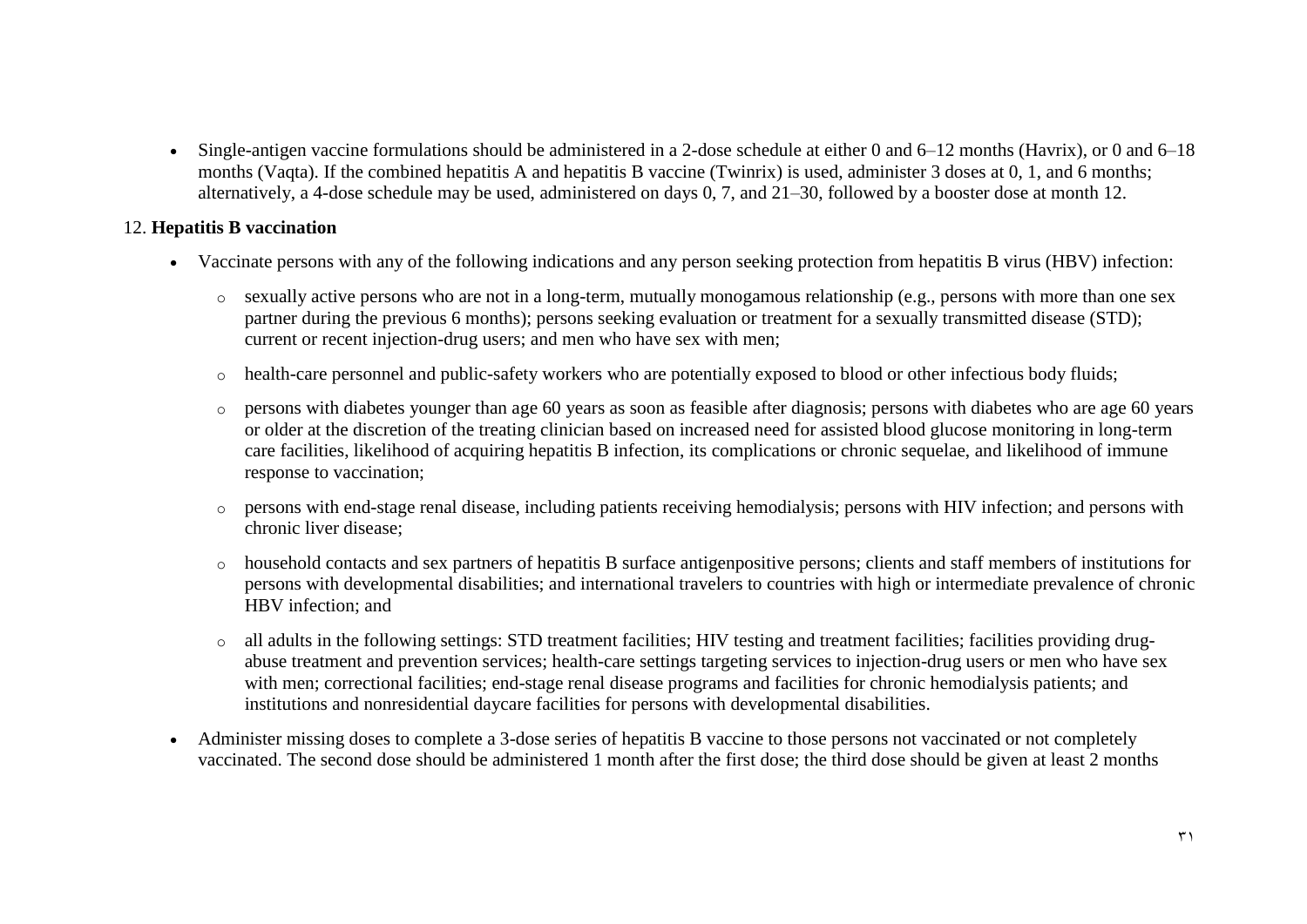after the second dose (and at least 4 months after the first dose). If the combined hepatitis A and hepatitis B vaccine (Twinrix) is used, give 3 doses at 0, 1, and 6 months; alternatively, a 4-dose Twinrix schedule, administered on days 0, 7, and 21–30 followed by a booster dose at month 12 may be used.

• Adult patients receiving hemodialysis or with other immunocompromising conditions should receive 1 dose of 40 µg/mL (Recombivax HB) administered on a 3-dose schedule at 0, 1, and 6 months or 2 doses of 20 µ/mL (Engerix-B) administered simultaneously on a 4-dose schedule at 0, 1, 2, and 6 months.

#### 13. **Selected conditions for which** *Haemophilus influenzae* **type b (Hib) vaccine may be used**

 1 dose of Hib vaccine should be considered for persons who have sickle cell disease, leukemia, or HIV infection, or who have anatomic or functional asplenia if they have not previously received Hib vaccine.

#### 14. **Immunocompromising conditions**

- Inactivated vaccines generally are acceptable (e.g., pneumococcal, meningococcal, and influenza [inactivated influenza vaccine]), and live vaccines generally are avoided in persons with immune deficiencies or immunocompromising conditions.
- This schedule indicates the recommended age groups and medical indications for which administration of currently licensed vaccines is commonly indicated for adults ages 19 years and older, as of January 1, 2013. For all vaccines being recommended on the Adult Immunization Schedule: a vaccine series does not need to be restarted, regardless of the time that has elapsed between doses. Licensed combination vaccines may be used whenever any components of the combination are indicated and when the vaccine's other components are not contraindicated. For detailed recommendations on all vaccines, including those used primarily for travelers or that are issued during the year, consult the manufacturers' package inserts and the complete statements from the **[Advisory](http://www.cdc.gov/vaccines/hcp/acip-recs/index.html)  [Committee on Immunization Practices](http://www.cdc.gov/vaccines/hcp/acip-recs/index.html)**. Use of trade names and commercial sources is for identification only and does not imply endorsement by the U.S. Department of Health and Human Services.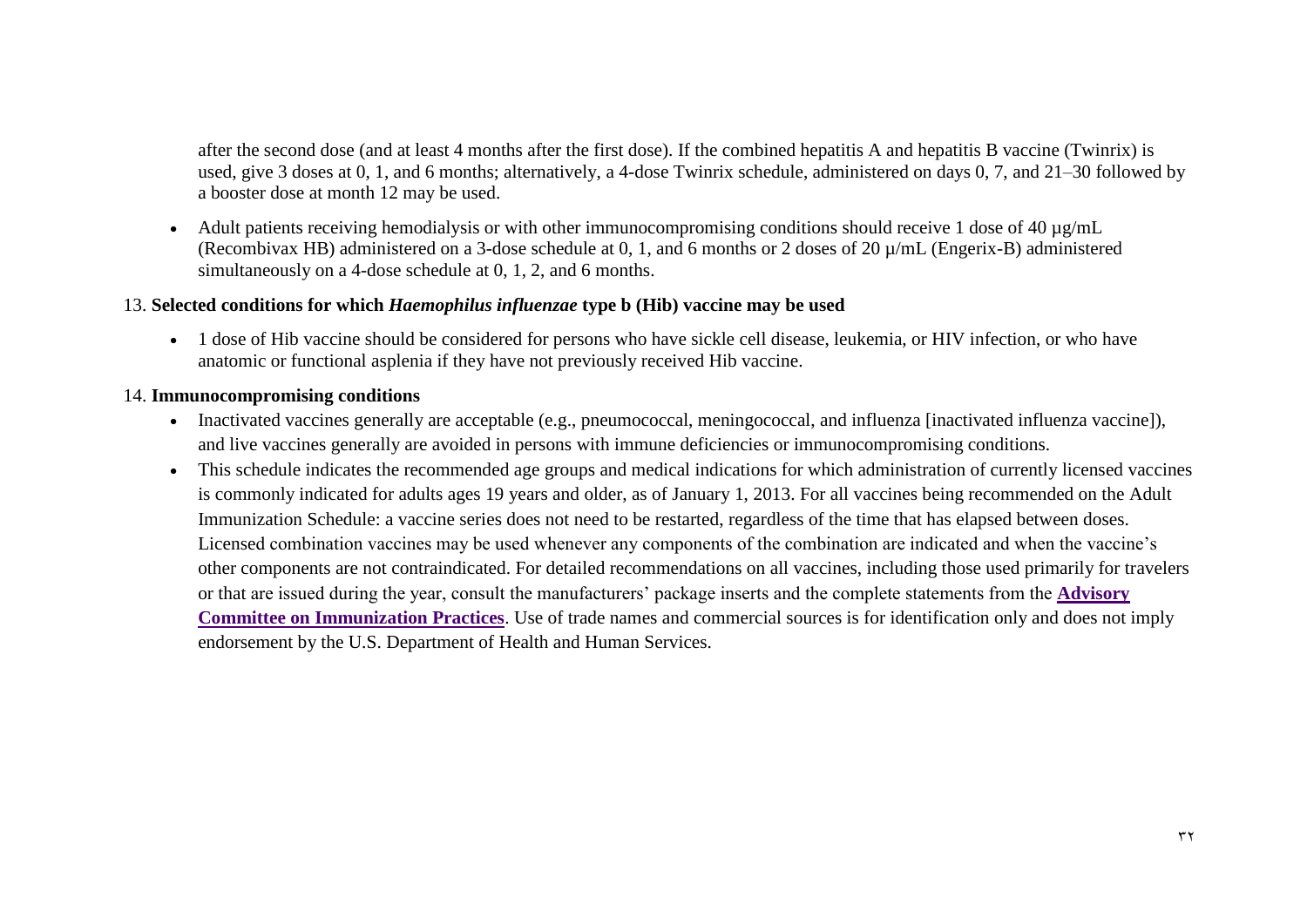# **Contraindications and Precautions to Commonly Used Vaccines in Adults**

| <b>Vaccine</b>                                                     | <b>Contraindications</b>                                                                                                                                                                                                                                                                                                                                                                                                                                            | <b>Precautions</b>                                                                                                                                                                                                                                                                                                                  |
|--------------------------------------------------------------------|---------------------------------------------------------------------------------------------------------------------------------------------------------------------------------------------------------------------------------------------------------------------------------------------------------------------------------------------------------------------------------------------------------------------------------------------------------------------|-------------------------------------------------------------------------------------------------------------------------------------------------------------------------------------------------------------------------------------------------------------------------------------------------------------------------------------|
| Influenza, inactivated vaccine (IIV)                               | Severe allergic reaction (e.g., anaphylaxis)<br>after previous dose of any influenza vaccine<br>or to a vaccine component, including egg<br>protein.                                                                                                                                                                                                                                                                                                                | Moderate or severe acute illness with or<br>without fever. History of Guillain-Barré<br>Syndrome (GBS) within 6 weeks of previous<br>influenza vaccination. Persons who<br>experience only hives with exposure to eggs<br>should receive IIV with additional safety<br>precautions.                                                 |
| Influenza, live attenuated (LAIV) <sup>3</sup>                     | Severe allergic reaction (e.g., anaphylaxis)<br>after previous dose of any influenza vaccine<br>or to a vaccine component, including egg<br>protein. Conditions for which the Advisory<br>Committee on Immunization Practices<br>(ACIP) recommends against use, but which<br>are not contraindications in vaccine package<br>insert: immune suppression, certain chronic<br>medical conditions such as asthma, diabetes,<br>heart or kidney disease. and pregnancy. | Moderate or severe acute illness with or<br>without fever. History of GBS within 6 weeks<br>of previous influenza vaccination. Receipt of<br>specific antivirals (i.e., amantadine,<br>rimantadine, zanamivir, or oseltamivir) 48<br>hours before vaccination. Avoid use of these<br>antiviral drugs for 14 days after vaccination. |
| Tetanus, diphtheria, pertussis (Tdap); tetanus,<br>diphtheria (Td) | Severe allergic reaction (e.g., anaphylaxis)<br>after a previous dose or to a vaccine<br>component. For pertussis-containing<br>vaccines: encephalopathy (e.g., coma,                                                                                                                                                                                                                                                                                               | Moderate or severe acute illness with or<br>without fever. GBS within 6 weeks after a<br>previous dose of tetanus toxoid–containing<br>vaccine. History of arthus-type                                                                                                                                                              |

These recommendations must be read with the [footnotes](http://www.cdc.gov/vaccines/schedules/hcp/imz/adult-contraindications-shell.html#footnotes) that follow.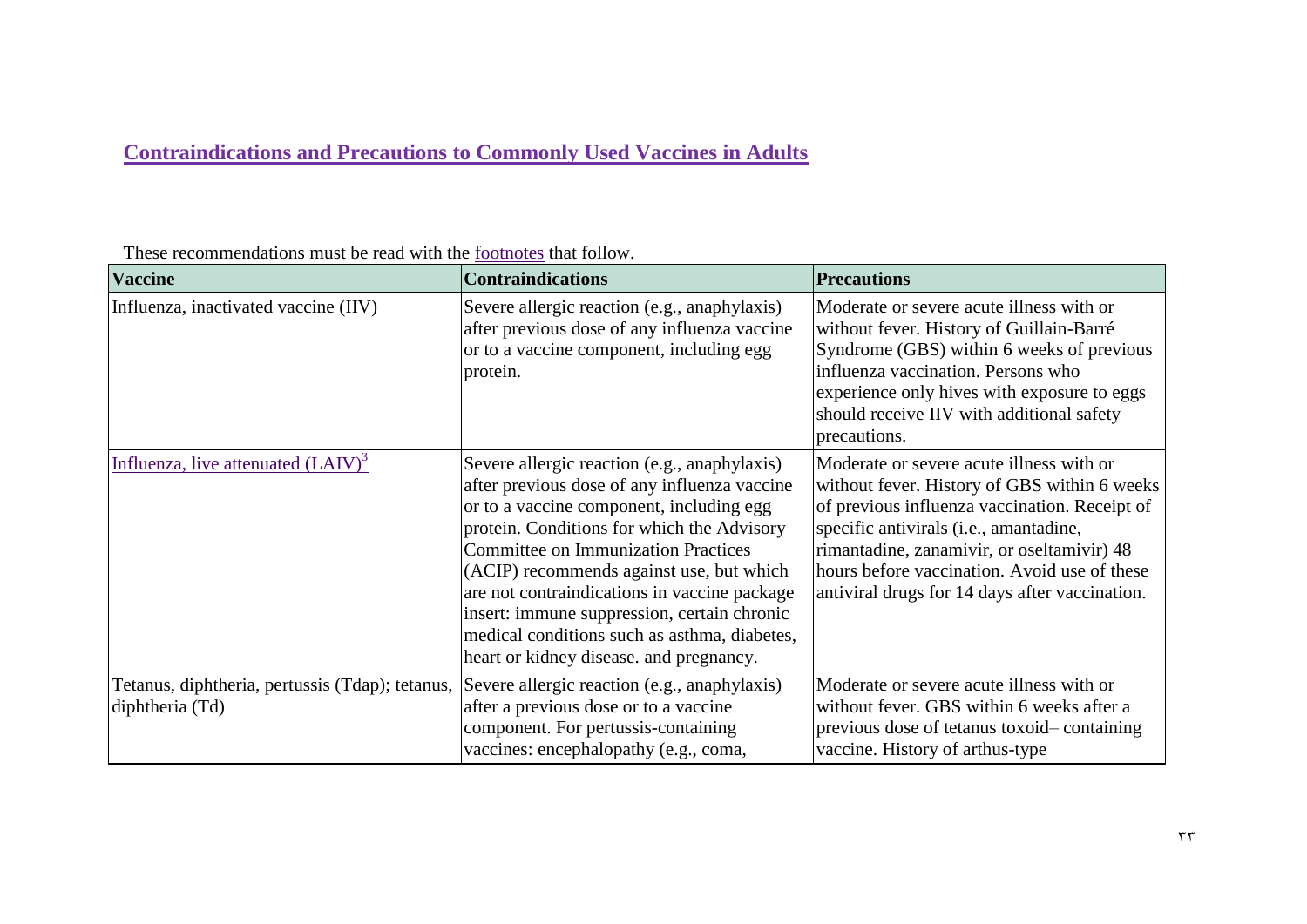|                            | decreased level of consciousness, or<br>identifiable cause within 7 days of<br>administration of a previous dose of Tdap or<br>diphtheria and tetanus toxoids and pertussis<br>(DTP) or diphtheria and tetanus toxoids and<br>acellular pertussis (DTaP) vaccine.                                                                                                                                           | hypersensitivity reactions after a previous<br>prolonged seizures) not attributable to another dose of tetanus or diptheria toxoid-containing<br>vaccine; defer vaccination until at least 10<br>years have elapsed since the last tetanus<br>toxoid-containing vaccine. For pertussis-<br>containing vaccines: progressive or unstable<br>neurologic disorder, uncontrolled seizures, or<br>progressive encephalopathy until a treatment<br>regimen has been established and the<br>condition has stabilized. |
|----------------------------|-------------------------------------------------------------------------------------------------------------------------------------------------------------------------------------------------------------------------------------------------------------------------------------------------------------------------------------------------------------------------------------------------------------|----------------------------------------------------------------------------------------------------------------------------------------------------------------------------------------------------------------------------------------------------------------------------------------------------------------------------------------------------------------------------------------------------------------------------------------------------------------------------------------------------------------|
| Varicella <sup>2</sup>     | Severe allergic reaction (e.g., anaphylaxis)<br>after a previous dose or to a vaccine<br>component. Known severe immunodeficiency<br>(e.g., from hematologic and solid tumors,<br>receipt of chemotherapy, congenital<br>immunodeficiency, or long-term<br>immunosuppressive therapy or patients with<br>human immunodeficiency virus (HIV)<br>infection who are severely<br>immunocompromised). Pregnancy. | Recent (within 11 months) receipt of<br>antibody-containing blood product (specific<br>interval depends on product). Moderate or<br>severe acute illness with or without fever.<br>Receipt of specific antivirals (i.e., acyclovir,<br>famciclovir, or valacyclovir) 24 hours before<br>vaccination; avoid use of these antiviral drugs<br>for 14 days after vaccination.                                                                                                                                      |
| Human papillomavirus (HPV) | Severe allergic reaction (e.g., anaphylaxis)<br>after a previous dose or to a vaccine<br>component.                                                                                                                                                                                                                                                                                                         | Moderate or severe acute illness with or<br>without fever. Pregnancy.                                                                                                                                                                                                                                                                                                                                                                                                                                          |
| Zoster                     | Severe allergic reaction (e.g., anaphylaxis) to<br>a vaccine component. Known severe<br>immunodeficiency (e.g., from hematologic<br>and solid tumors, receipt of chemotherapy, or<br>long-term immunosuppressive therapy or                                                                                                                                                                                 | Moderate or severe acute illness with or<br>without fever. Receipt of specific antivirals<br>$(i.e., a cyclovir, famciclovir, or valacyclovir)$<br>24 hours before vaccination; avoid use of<br>these antiviral drugs for 14 days after                                                                                                                                                                                                                                                                        |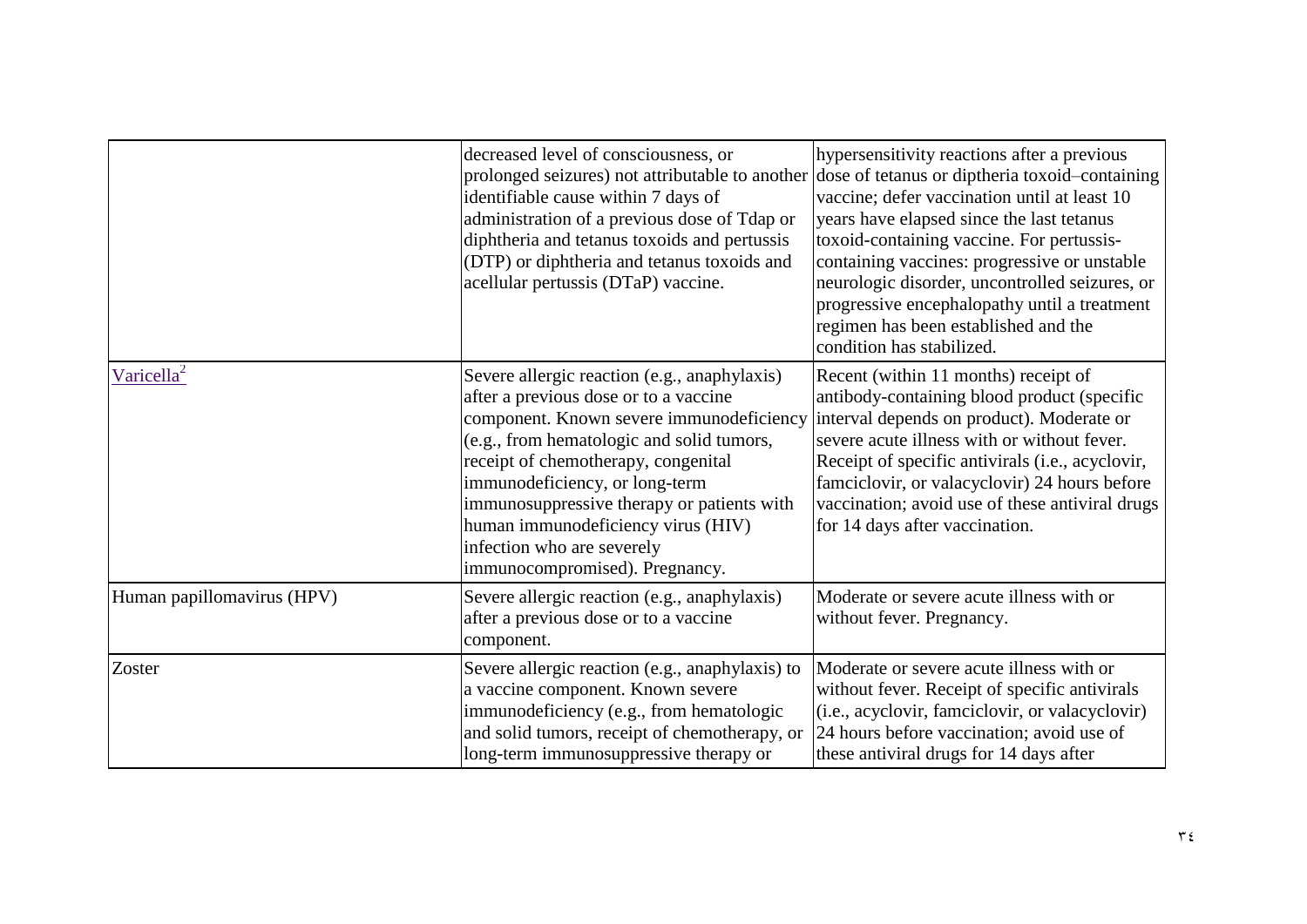|                                                                            | patients with HIV infection who are severely<br>immunocompromised). Pregnancy.                                                                                                                                                                                                                                                                                            | vaccination.                                                                                                                                                                                                                                                                        |
|----------------------------------------------------------------------------|---------------------------------------------------------------------------------------------------------------------------------------------------------------------------------------------------------------------------------------------------------------------------------------------------------------------------------------------------------------------------|-------------------------------------------------------------------------------------------------------------------------------------------------------------------------------------------------------------------------------------------------------------------------------------|
| Measles, mumps, rubella $(MMR)^3$                                          | Severe allergic reaction (e.g., anaphylaxis)<br>after a previous dose or to a vaccine<br>component. Known severe immunodeficiency<br>(e.g., from hematologic and solid tumors,<br>receipt of chemotherapy, congenital<br>immunodeficiency, or long-term<br>immunosuppressive therapy or patients with<br>HIV infection who are severely<br>immunocompromised). Pregnancy. | Moderate or severe acute illness with or<br>without fever. Recent (within 11 months)<br>receipt of antibody-containing blood product<br>(specific interval depends on<br>product). History of thrombocytopenia or<br>thrombocytopenic purpura. Need for<br>tuberculin skin testing. |
| Pneumococcal polysaccharide (PPSV)                                         | Severe allergic reaction (e.g., anaphylaxis)<br>after a previous dose or to a vaccine<br>component.                                                                                                                                                                                                                                                                       | Moderate or severe acute illness with or<br>without fever.                                                                                                                                                                                                                          |
| Pneumococcal conjugate (PCV13)                                             | Severe allergic reaction (e.g., anaphylaxis)<br>after a previous dose or to a vaccine<br>component, including to any vaccine<br>containing diphtheria toxoid.                                                                                                                                                                                                             | Moderate or severe acute illness with or<br>without fever.                                                                                                                                                                                                                          |
| Meningococcal, conjugate, (MCV4);<br>meningococcal, polysaccharide (MPSV4) | Severe allergic reaction (e.g., anaphylaxis)<br>after a previous dose or to a vaccine<br>component.                                                                                                                                                                                                                                                                       | Moderate or severe acute illness with or<br>without fever.                                                                                                                                                                                                                          |
| Hepatitis A (HepA)                                                         | Severe allergic reaction (e.g., anaphylaxis)<br>after a previous dose or to a vaccine<br>component.                                                                                                                                                                                                                                                                       | Moderate or severe acute illness with or<br>without fever.                                                                                                                                                                                                                          |
| Hepatitis B (HepB)                                                         | Severe allergic reaction (e.g., anaphylaxis)<br>after a previous dose or to a vaccine<br>component.                                                                                                                                                                                                                                                                       | Moderate or severe acute illness with or<br>without fever.                                                                                                                                                                                                                          |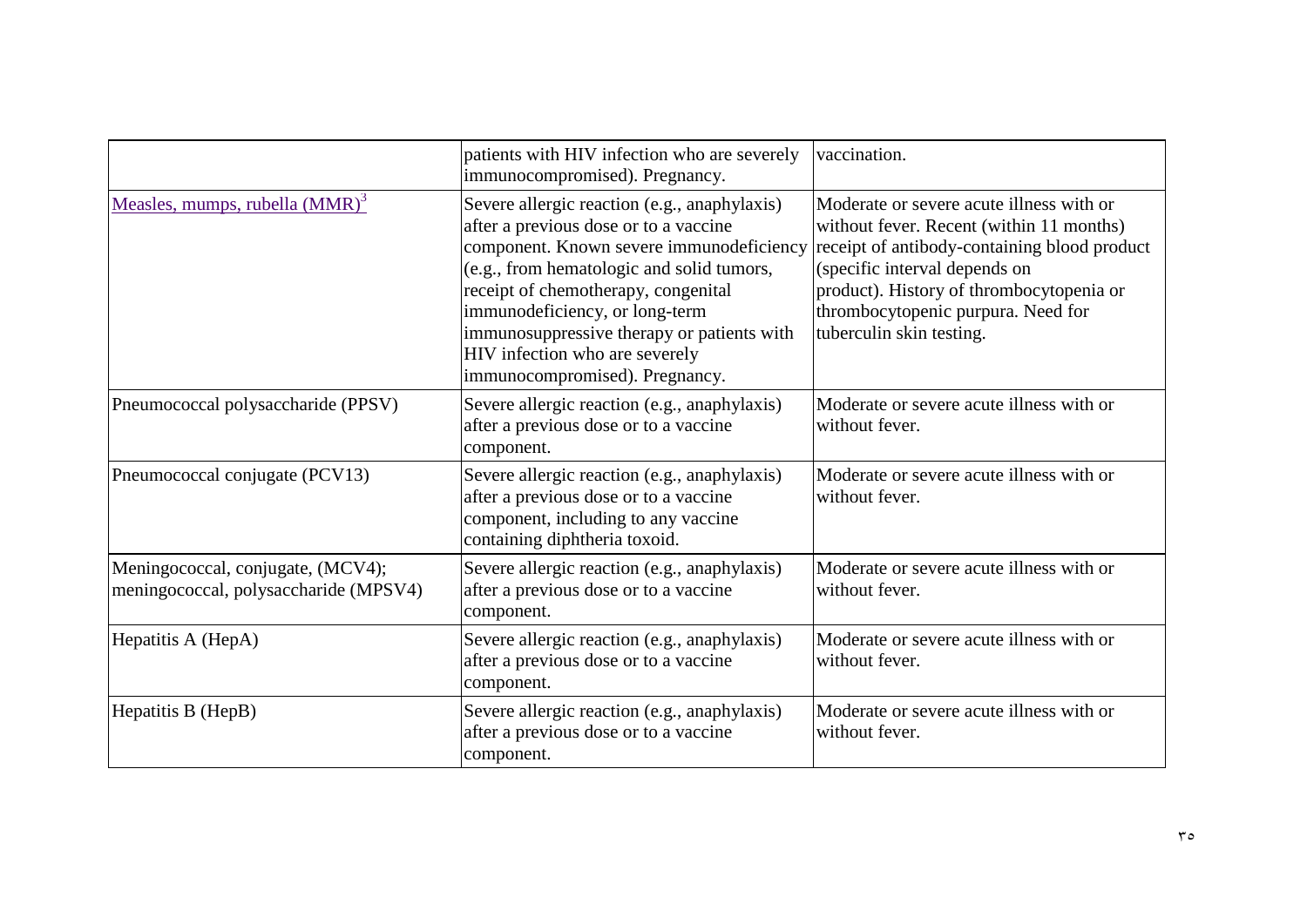### **Footnotes**

### **Contraindications and Precautions to Commonly Used Vaccines in Adults**

- 1. Vaccine package inserts and the full [ACIP recommendations](http://www.cdc.gov/vaccines/hcp/acip-recs/index.html) for these vaccines should be consulted for additional information on vaccine-related contraindications and precautions and for more information on vaccine excipients. Events or conditions listed as precautions should be reviewed carefully. Benefits of and risks for administering a specific vaccine to a person under these circumstances should be considered. If the risk from the vaccine is believed to outweigh the benefit, the vaccine should not be administered. If the benefit of vaccination is believed to outweigh the risk, the vaccine should be administered. A contraindication is a condition in a recipient that increases the chance of a serious adverse reaction. Therefore, a vaccine should not be administered when a contraindication is present.
- 2. LAIV, MMR, and varicella vaccines can be administered on the same day. If not administered on the same day, these live vaccines should be separated by at least 28 days.
- 3. Immunosuppressive steroid dose is considered to be 2 or more weeks of daily receipt of 20 mg prednisone or the equivalent. Vaccination should be deferred for at least 1 month after discontinuation of such therapy. Providers should consult ACIP recommendations for complete information on the use of specific live vaccines among persons on immune-suppressing medications or with immune suppression because of other reasons.
- 4. Vaccine should be deferred for the appropriate interval if replacement immune globulin products are being administered.
- 5. Measles vaccination might suppress tuberculin reactivity temporarily. Measles-containing vaccine may be administered on the same day as tuberculin skin testing. If testing cannot be performed until after the day of MMR vaccination, the test should be postponed for at least 4 weeks after the vaccination. If an urgent need exists to skin test, do so with the understanding that reactivity might be reduced by the vaccine.